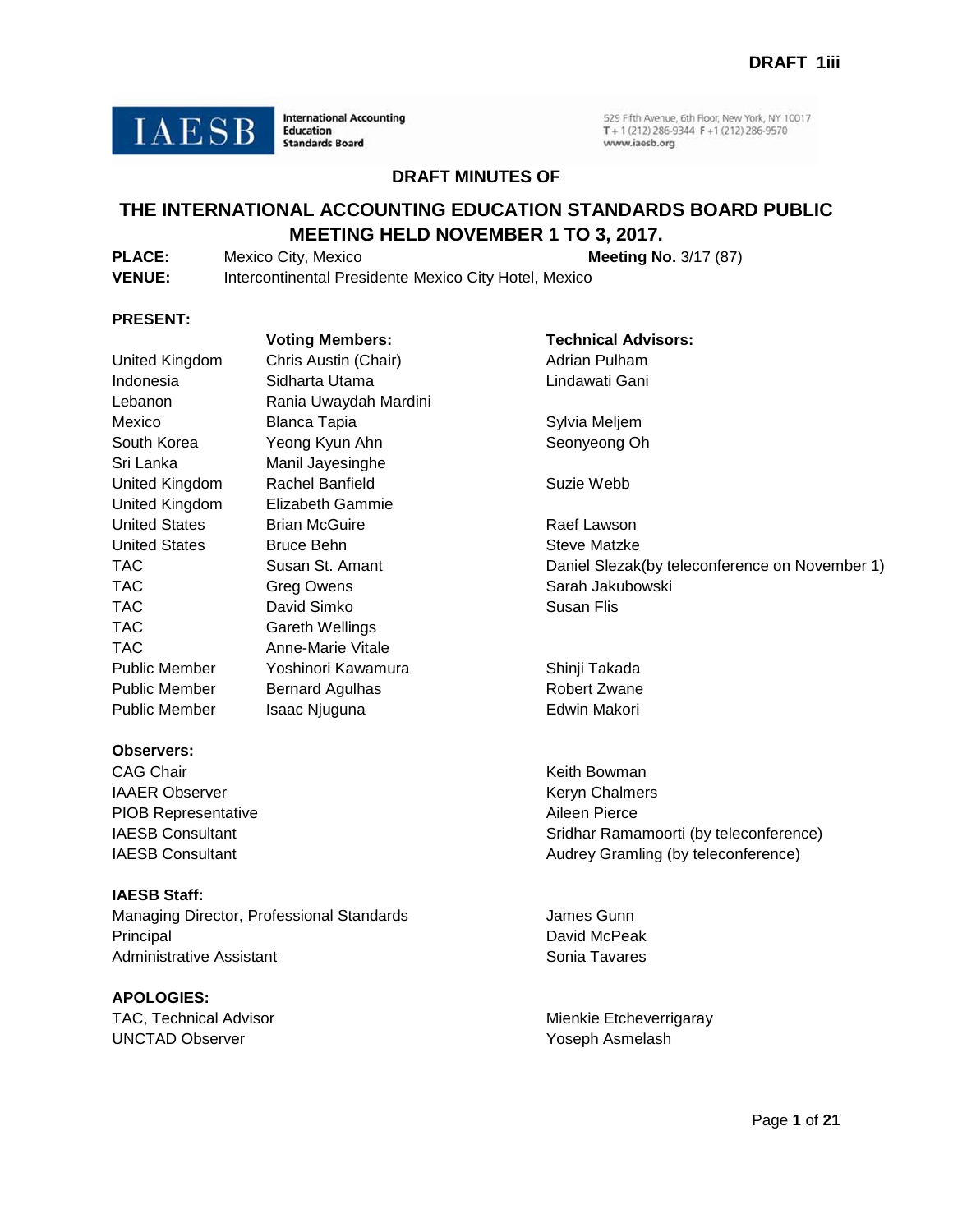### **OPENING MATTERS**

#### **1(i) Welcome**

Mr. Chris Austin, IAESB Chair, welcomed IAESB members, technical advisors, and observers to the meeting. Mr. Austin extended a special welcome to Mr. Seonyeong Oh (technical advisor to Mr. Yeong Kyun Ahn) and Dr. Aileen Pierce who participated in this meeting as the PIOB representative.

Apologies were received from Ms. Mienkie Etcheverrigaray (technical advisor to Mr. Gareth Wellings), and Mr. Yoseph Asmelash (UNCTAD Observer). Mr. Daniel Slezak (technical advisor to Ms. Susan St. Amant) provided regrets for sessions held on November 2 and 3.

### **1(ii) Approval of Agenda**

The agenda was approved as is.

### **1(iii) Minutes and Action List of April 2017 (New York) Meeting**

The minutes of the previous meeting were approved, subject to following changes:

• Page 2, Section  $1(v)$ , Report from the Chair: Amend  $2<sup>nd</sup>$  sentence to read, "Mr. Austin acknowledged the substantial work undertaken by task forces and work groups since the last meeting …"

### **1(iv) Report from the Chair**

Mr. Austin reminded IAESB members of the need to deliberate on educational issues resulting from the agenda meeting papers with the view of protecting the public interest.

Mr. Austin acknowledged the work undertaken by Ms. Blanca Tapia, Ms. Sylvia Meljem, Mr. Jose Echnique and IMCP staff in organizing the IAESB CAG and IAESB meetings, especially given the recent earthquakes in Mexico. He also acknowledged the efforts of Board members in engaging with stakeholders on standards development activities. In particular, Mr. Austin thanked those members involved with bringing awareness to the learning outcomes approach by engaging with PAO representative from Eastern Europe, consulting on the proposed IES 7, *Continuing Professional Development*, and developing the Personal Perspectives article series.

Mr. Austin then framed the proposed outcomes of the upcoming meeting as follows, the Board will endeavor to:

• Agree a way forward on content of thought leadership articles resulting from literature reviews on ICT and professional skepticism;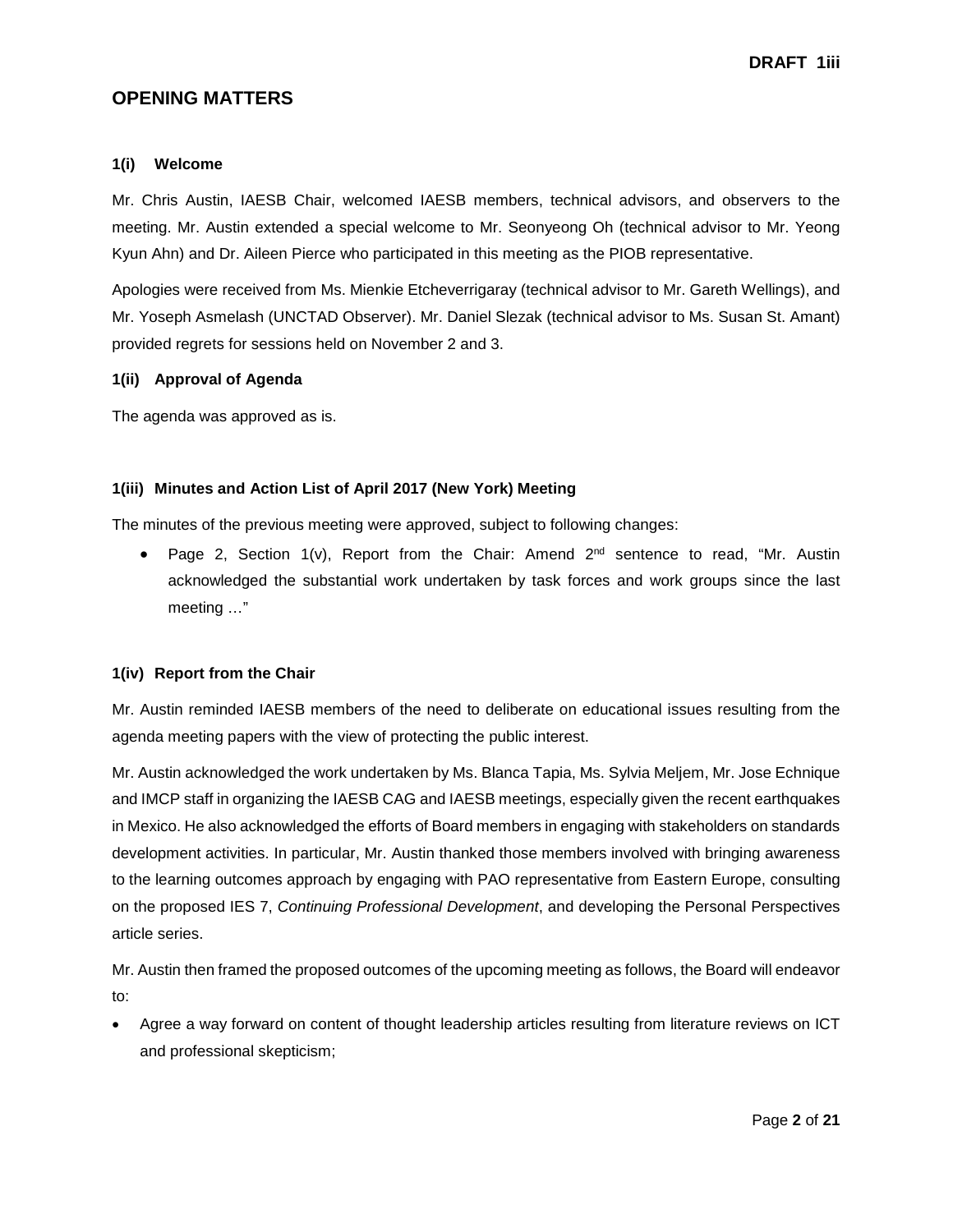- Discuss preliminary findings from the Analysis of ED respondents' comments and endorse the next steps on the IEs 7 revision project;
- Agree the criteria for maintaining and developing Implementation Support Materials;
- Discuss the purpose and scope of a new project on Public Sector Accounting, Reporting, and Assurance;
- Agree an approach to roll out Ambassador's program; and
- Agree a way forward to consult stakeholders on the target audience for the IESs.

Mr. Austin also reported that he and IAESB representatives had undertaken the following speaking engagements and associated communications activities since the April 2017 meeting:

### **May**

- Teleconference with Centre of Financial Reporting and Reform, World Bank (Borgonovo, Vitale, McPeak);
- Teleconference on Standard-Setting Coordination (Waldron, Klondaris, Siong, Gunn, McPeak);
- Professional Scepticism Working Group Teleconference (Simko, McPeak);
- Teleconference with IMCP leadership on Mexico Meetings (Ramírez-Santa Rita, Aguilar, Tapia, McPeak, Tavares);
- Teleconference Interview with CAPA candidate (Sekar, Bowman, McPeak);
- Teleconference with Centre of Financial Reporting and Reform, World Bank (Borgonovo, Vitale, McPeak);
- IAESB, Strategies for Greater Compliance with IESs, Achieving Excellence in Accountancy Education: Sharing Good Practices and Opportunities for Reform, Strengthening Auditing and Reporting in the Countries of the Eastern Partnership (STAREP) Accounting and Auditing Education Community of Practice (EduCoP) workshop (Vitale)

### **June**

- IAESB, Achieving Excellence in Accountancy Education: Sharing Good Practices and Opportunities for Reform, Education Community of Practice (EduCoP) of the Road to Europe: Programme of Accounting Reform and Institutional Strengthening (EU REPARIS) workshop (Owens);
- Teleconference Interview with CAPA candidate (Bai, Bowman, McPeak);
- Strengthening the Accounting Profession for the future: Increasing attractiveness and bringing new skills, CReCER 2017 Conference (Tapia);
- IAESB Update, June IFAC Board meeting (Austin, Gunn);
- Coordination of Standard-setting Boards Activities (Austin, Vitale, Gunn);
- The Role and Application of the International Education Standards of the IAESB, 2017 South African Accounting Association Conference (Dempsey);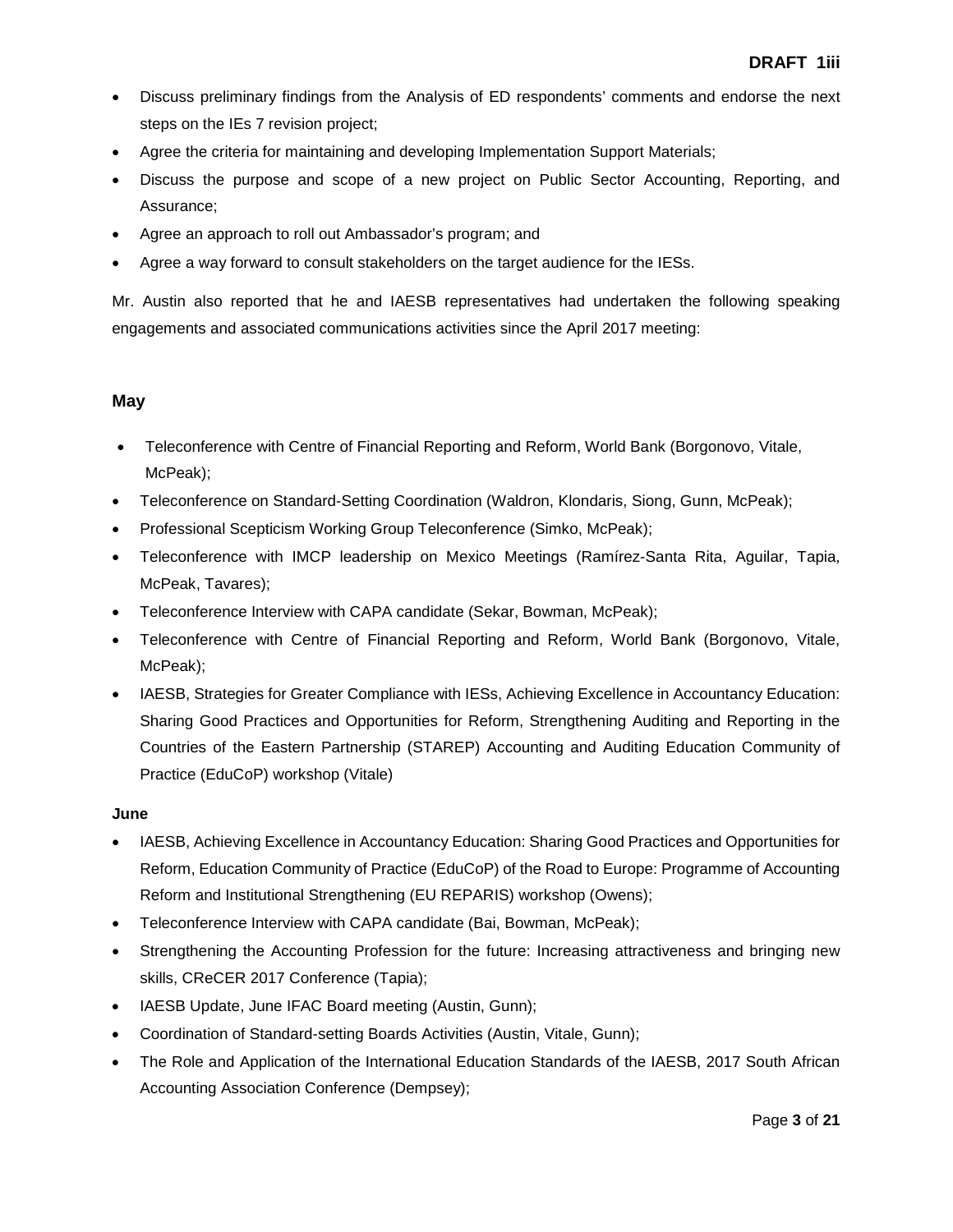- Meeting of the INTOSAI Professional Standards Committee Steering Committee (Gunn);
- June 2017 PIOB meeting (Gunn);

### **July**

- Presentation at CIPFA Annual Conference side meeting on public financial management in Afghanistan, and discussions with CIPFA staff about public sector accounting issues (Austin)
- Teleconference with PAIBC leadership on Information and Communications Technology Initiative (Shaikh, Gould, Vitale, McPeak);
- Teleconference with IFAC Communications IAESB Communications matters (Mirenda, Hartman, Owens, Jakubowski, McPeak);
- Teleconference with IMCP leadership on Mexico Meetings (Ramírez-Santa Rita,Tapia, McPeak, Tavares);
- Teleconference with IFAC Senior Management of IFAC Technology Advisory Group on Information and Communications Technology Initiative (Tsen, Vitale, McPeak);
- Teleconference with IAASB Data Analytics Work Group on Information and Communications Technology Initiative (Dohrer, Waldron, Vitale, McPeak);

### **August**

- Teleconference with Centre of Financial Reporting and Reform on CPD Guidance publication, World Bank (Sukarova, Bryson, Chuvasheva, Vitale, McPeak);
- Teleconference with IPSASB staff on standards development in the area of public sector accounting, reporting and assurance (Smith, Mardini, McPeak);
- Teleconference with World Bank staff on standards development / guidance in the area of public sector accounting, reporting and assurance (Kabuya, Uwaydah-Mardini, McPeak);
- Teleconference with PAIBC leadership on Information and Communications Technology Initiative (Shaikh, Gould, Vitale, ICT Task Force members, McPeak);
- Meeting with CIPFA staff on standards development / guidance in the area of public sector accounting, reporting and assurance (Orr, Pulham);
- Teleconference with IMCP leadership on Mexico Meetings (Tapia, Matzke, McPeak, Tavares);

### **September**

- Standards Development & Initiative Information and Communication Technology, The Association of Chartered Certified Accountants (ACCA) Regional Education Conference, Singapore (Utama);
- Teleconference with OECD staff on standards development / guidance in the area of public sector accounting, reporting and assurance (Moretti, Uwaydah-Mardini);
- Inter-American Development Bank staff: discussion of standards development / guidance for public sector accounting, reporting and assurance (Cesar, Uwaydah-Mardini);
- Meeting with leadership of Task Force on INTOSAI Auditor Professionalization, Washington, DC (Van Schalkwyk, Uwaydah-Mardini, Pulham);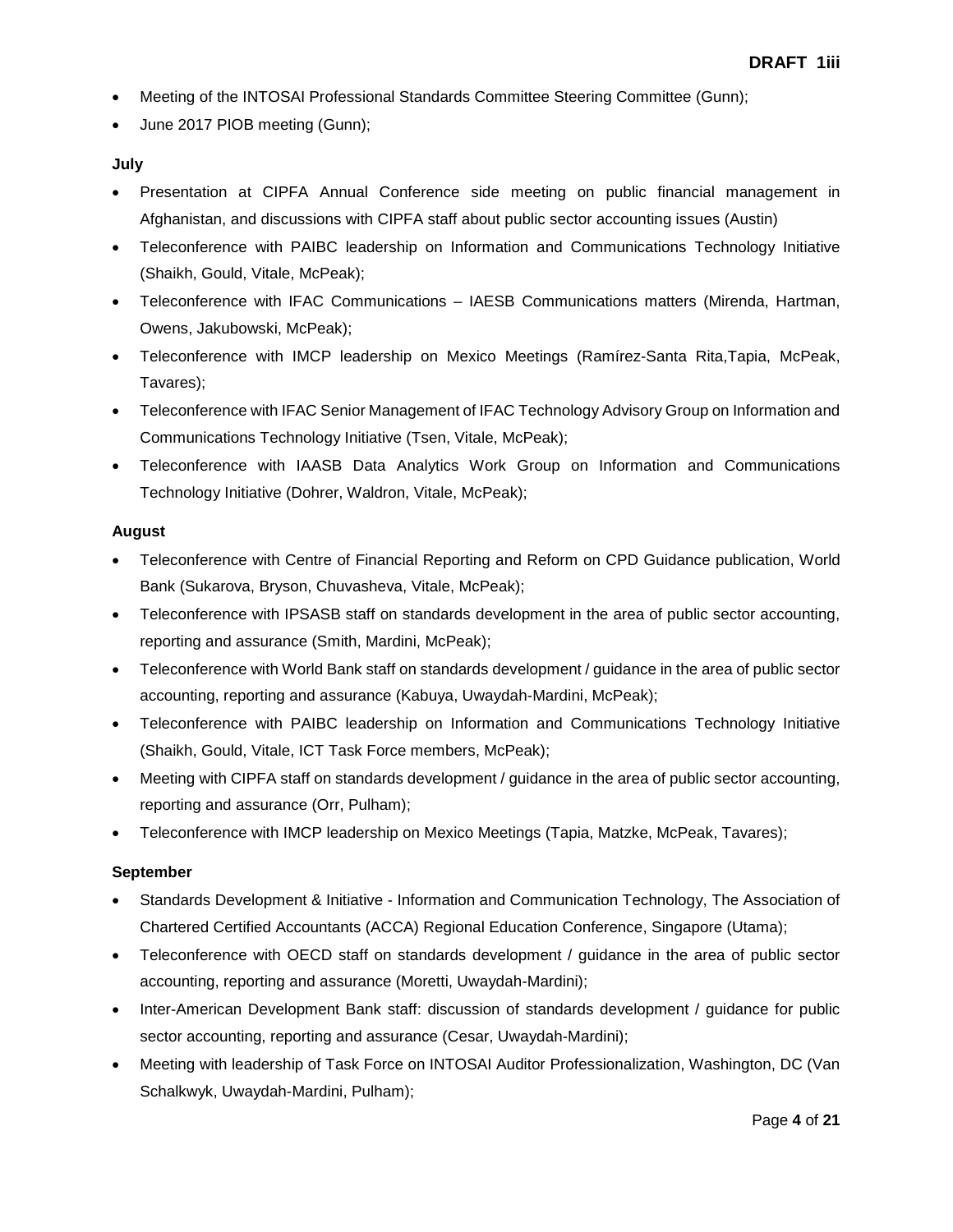- IAESB Update, Task Force on INTOSAI Auditor Professionalization, Washington, DC (Uwaydah-Mardini, Pulham);
- Professional Skepticism Working Group Update, IAASB-IESBA Joint CAG meeting, Madrid, Spain (Simko, McPeak);
- IAESB 2017-2021 Strategy and 2017-2018 Work Plan, INCP Conference, Cartagena, Colombia (Tapia);
- Las habiliclades del contador en el presente y anos venideros y las implicaciones en los modelos educativos actuales – Estandares internacionales, INCP Conference, Cartagena, Colombia (Tapia);
- Teleconference with PAIBC leadership on Professional Skepticism (Schneider, Gould, Simko, McPeak);
- Coordination of Standard-setting Boards Activities, Joint IAASB-IESBA meeting (Vitale, Gunn, McPeak by teleconference);
- September 2017 PIOB meeting (Gunn);

### **October**

- Teleconference with IMCP leadership on Mexico Meetings (Tapia, Meljem, Matzke, McPeak, Tavares);
- Teleconference with GAA Education Directors Professional Skepticism Survey (Simko);
- IAESB Update, Forum of Firms October Meeting, New York, USA (Simko)
- IAESB Update, Indiana CPA Society's Leadership Cabinet and Emerging Leaders Alliance Meeting, Indiana, USA (Slezak);
- Leadership Through Continuing Education, IMCP 2017 Congress, Leon, Mexico (Bowman and McPeak);
- Professional Accounting Education: Challenges from an International Perspective, IAESB-IMCP Accountancy Education Forum, Mexico City, Mexico (Austin, Vitale, Simko, St. Amant, Tapia, Meljem);
- Roundtables on Information and Communications Technology, Mexico City, Mexico (Matzke, Owens, Meljem);
- Meeting with the IMCP Education Commission, Mexico City, Mexico (Njuguna, Simko, Tapia);
- Meeting with Young Accounting Professionals, Mexico City, Mexico (Jakubowski, Zwane, Chalmers, Meljem).

## **CURRENT PROJECTS**

## **2. TARGET AUDIENCE OF INTERNATIONAL EDUCATION STANDARDS**

Mr. Gareth Wellings, Drafting Working Group Chair, provided a draft copy of the Consultation paper, Investigating the Target Audience of International Education Standards (IESs), and an Issues paper that sets out issues related to possibly broadening the target audience for IESs and questions to obtain IAESB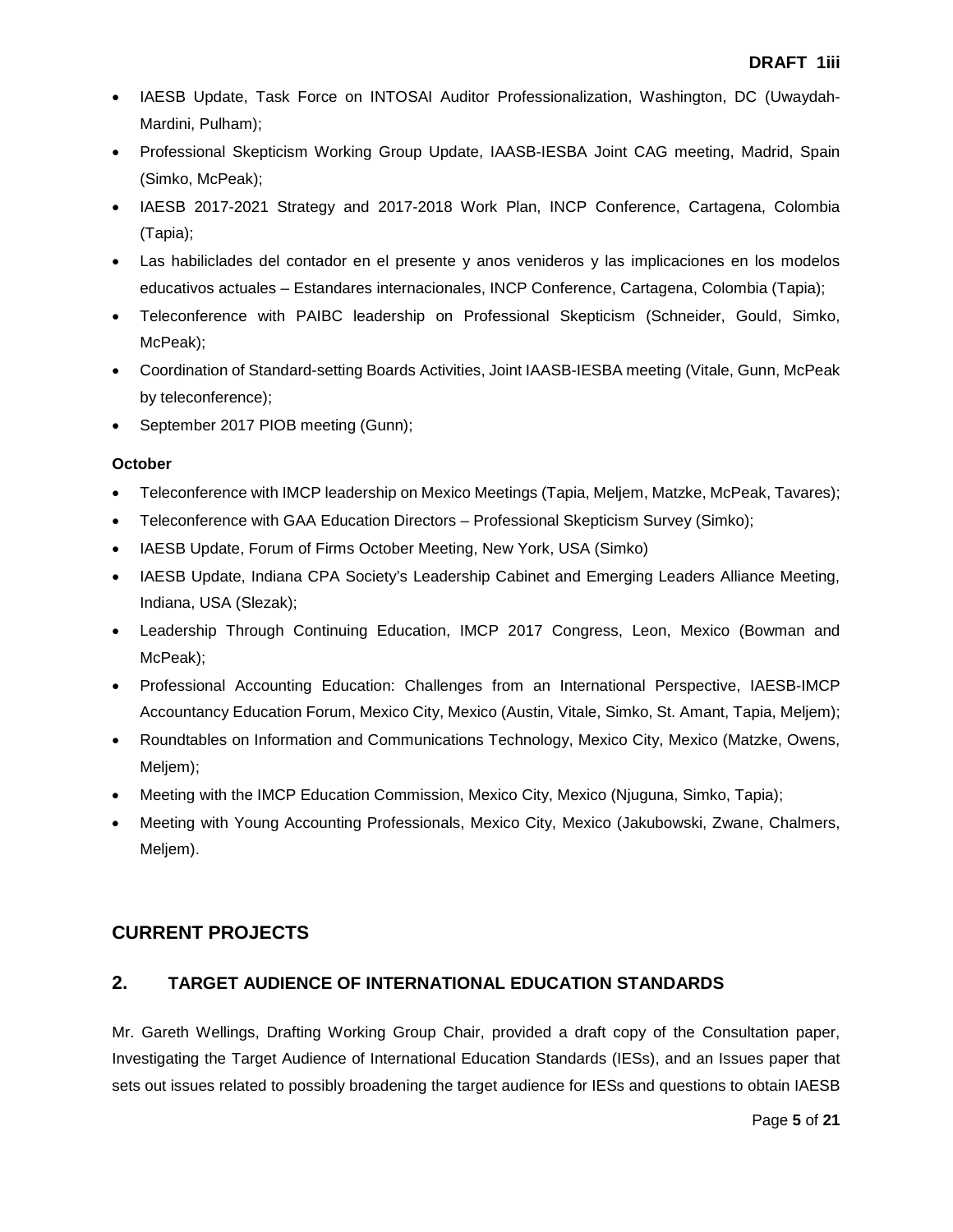members' advice and direction on the Consultation paper. The following summarizes the IAESB members' discussion.

### **IAESB Discussion of Issues**

### **Need for Consultation**

In general, IAESB members supported the need for consultation on the target audience of the IESs and provided the following advice:

- Articulate 'the why' for the consultation;
- Identify who is the audience for the consultation
- Set out a balanced range of possible approaches on how to reach these audiences;
- Adopt a neutral, balanced approach to the consultation, especially when presenting a particular approach; and
- Explain how the timing of consultation on target audience will align with the post implementation date review on the IESs.

Board members were also generally supportive of the range of key considerations listed in Agenda Item 2- 2, Draft Consultation Paper: Investigating the Target Audience of the International Education Standards (11/17). However, Board members suggested that the work group also address the following questions:

- How to drive the need for personal responsibility and accountability for learning and development?
- How to reach out to a broader range of stakeholders including professional accountants?
- What are the consequences of a broader applicability of the IESs on various stakeholders?
- How to recognize the jurisdictional differences that exist in the responsibility of compliance and enforcement of IPD requirements versus the responsibility for CPD requirements?

IAESB agreed that consultation activities needed to reach out to a broader range of stakeholders. Board members also agreed that a consultation paper was the right vehicle for consultation, but to ensure an open process there needed to be planning for outreach to stakeholder groupings beyond the typical audiences seen responding to the Board's exposure drafts. The consultation paper should be redrafted to provide a clear articulation for why the Board is consulting, who might be impacted by broadening the audience and provide a neutral analysis of benefits and challenges relating to the key issues.

### **Proposed Way Forward**

The Board directed the task force on the target audience for the IESs to redraft the consultation paper to address the Board members' advice and direction, as well as to work with the SECWG on a plan for outreach activities to support the consultation.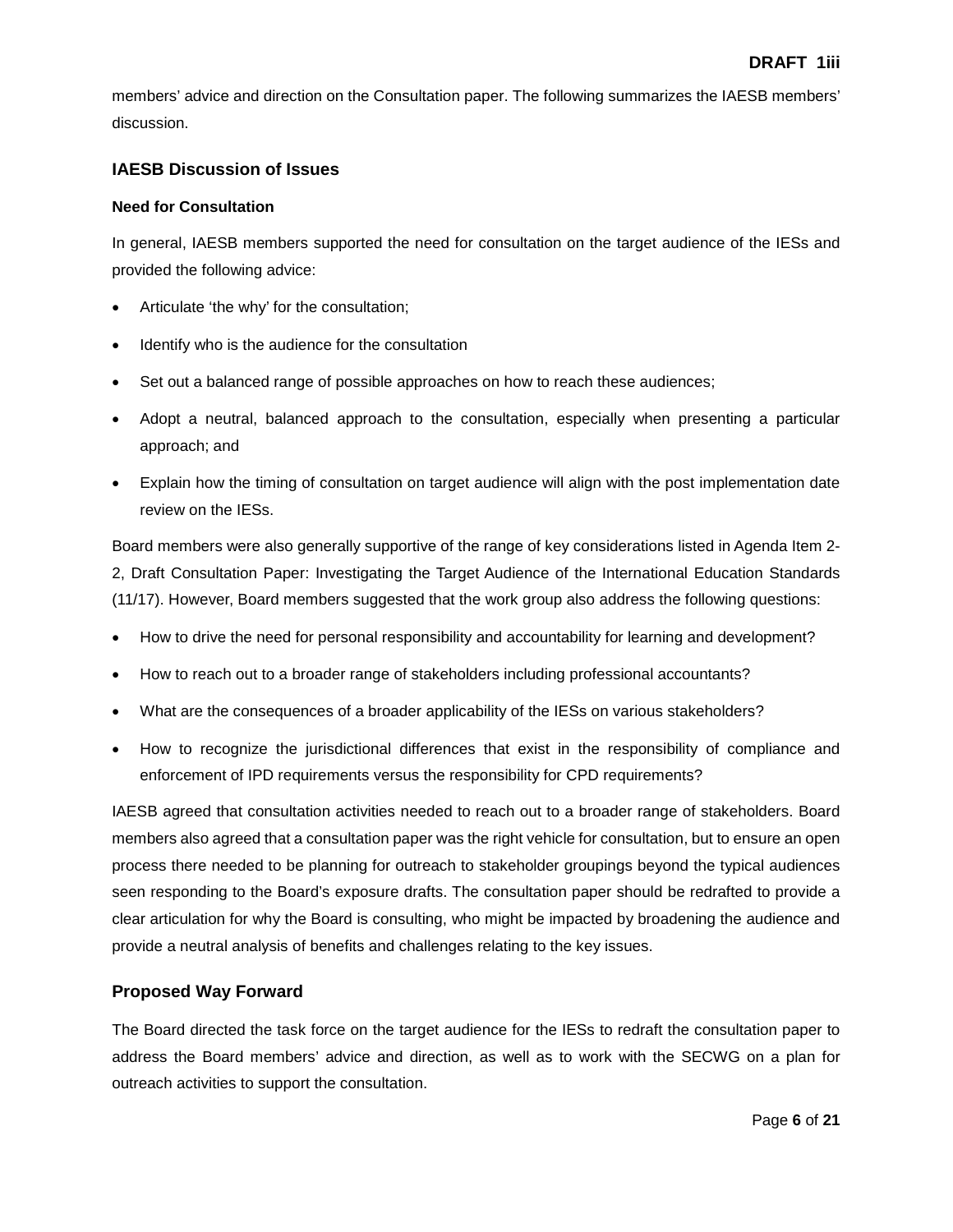### **3**. **REVISION OF IES 7, CONTINUING PROFESSIONAL DEVELOPMENT**

Ms. Susan St. Amant, IES 7 Revision Task Force Chair, provided for discussion a copy of IES 7 Analysis of Comments document and a PowerPoint presentation of the task force's preliminary analyses of respondents' comments from the IES 7 Exposure Draft on Continuing Professional Development. The following summarizes the Board's discussion.

### **IAESB Discussion of Issues**

#### **Measurement: Output-based Approach**

IAESB members suggested that further review should be undertaken to clarify that the wording of Paragraph 13 does not imply learning outcomes are to replace professional competence. IAESB members also supported the need for guidance and examples of practice to assist PAOs with the transitioning from an input-based approach to an output-based approach. Guidance that includes examples of verifiable evidence prove helpful understanding in applying an output-based approach.

#### **Measurement: Input-based Approach**

IAESB members indicated that further investigation by the task force was needed on numbers of respondents who support or do not support removal of the minimum number of hours from the requirement on an Input-based measurement approach. It was suggested that the quality of respondents' comments needed to be investigated in greater depth. Some members questioned the origin of the rationale for a prescribed number of hours while other members pointed to comments that originate from those who are on the front line and need to apply the standard's requirement for measurement in a consistent approach. Members suggested that there needs to be greater clarity in the Explanatory Material on explaining what is meant by completing a specified amount of learning and development activity.

#### **Promotion and Access to CPD**

IAESB members requested further review of the phrases: professional responsibilities and planned CPD activities. Both of these terms may be creating unintended consequences and require that Paragraphs A8 to A11 of the Explanatory Material section be further clarified if they are to be included in IES 7.

#### **Other Issues**

IAESB members indicated the need to review the definition of professional competence to ensure that there is consistency between the concepts used in revised IES 7 and the *Framework for International Education Standards for Professional Accountants and Aspiring Professional Accountants* (2015). It was also suggested that further explanation and examples should be included within the Explanatory Material section to explain how both the Input-based and Output-based approaches can be combined to measure CPD.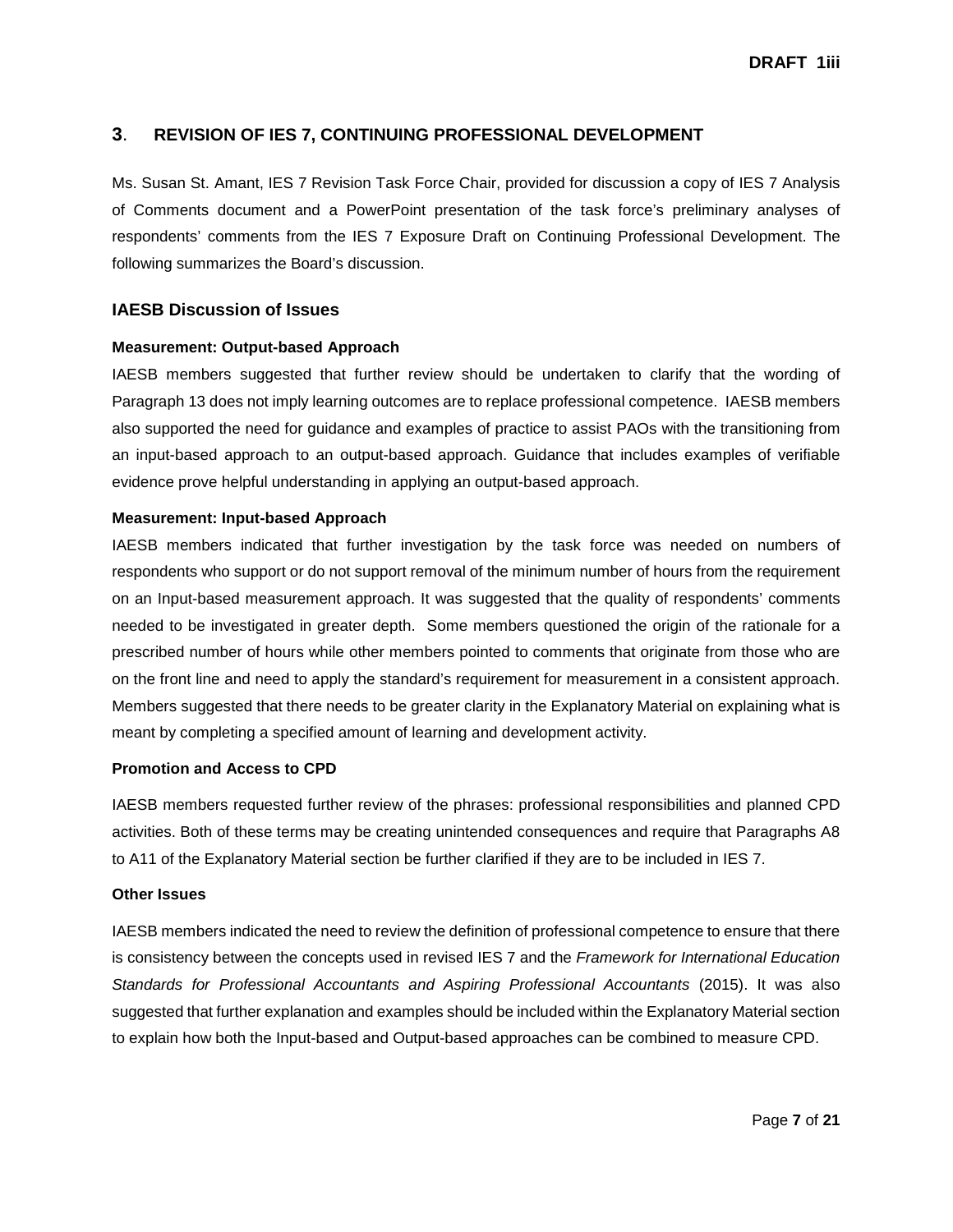### **Proposed Way Forward**

IAESB members directed the IES 7 Revision task force to finalize its work on analyzing respondents' comments to the Exposure Draft on CPD and to develop proposals on significant issues for discussion by the Board at its April 2018 meeting.

### **4. MAINTENANCE OF IMPLEMENTATION SUPPORT MATERIALS**

Mr. Isaac Njuguna, Implementation Support Work Group (ISWG) Chair, provided IAESB members with copies of agenda items on Web Analytics Summarizing Hits on Key Implementation Support Material, Key Observations from a Scan on IFAC and External Publications, as well as an Issues paper that identified questions and proposals for discussion. The following summarizes the Board's discussion.

### **IAESB Discussion of Issues**

#### **Proposed Criteria for Maintenance of Implementation Support Material**

In general, IAESB members agreed with the proposed criteria and CAG members' views on the criteria for implementation support materials [\(See Agenda 4, Page 12, Maintenance of Implementation Support](http://www.iaesb.org/system/files/meetings/files/Agenda-4-Maintenance-of-Implementation-Support-Materials.pdf)  [Materials\)](http://www.iaesb.org/system/files/meetings/files/Agenda-4-Maintenance-of-Implementation-Support-Materials.pdf). IAESB members indicated that the criteria were for internal use by the IAESB and ISWG when evaluating a proposal for implementation support materials. It was suggested that the criteria need to ensure objectivity, especially when evaluating the sources and priority of the request for guidance, and should be reviewed, as experience is gained with using the criteria, to ensure fit for purpose. In addition, IAESB members indicated the need to clarify the criteria on the boundaries between need for retention, enhancement, withdrawal and addition. IAESB members also suggested that the word, "amendment" would better represent the activity than the word, "enhancement." IAESB members also agreed with suggestions to reach out to international stakeholders, such as IFIAR or IASB, to identify what educational support materials are needed and how the support materials should be delivered to stakeholders.

#### **Proposed Way Forward on Maintenance of Implementation Support Material**

IAESB members supported the need to consult with external stakeholders to determine whether there is a need for specific implementation guidance. It was suggested that the ISWG needed to manage expectations on requests for implementation guidance given the Board's limited resources. IAESB members also suggested that the ISWG should manage this workflow by: identifying the relevance of existing support material; determining whether they are being used (web analytics); consulting with the SECWG for opportunities given their engagement with stakeholders; continuing to analyze respondents' comments to Board's publications; advising on gaps for implementation support for the IESs; and reporting back to Board at each meeting as a standing agenda item.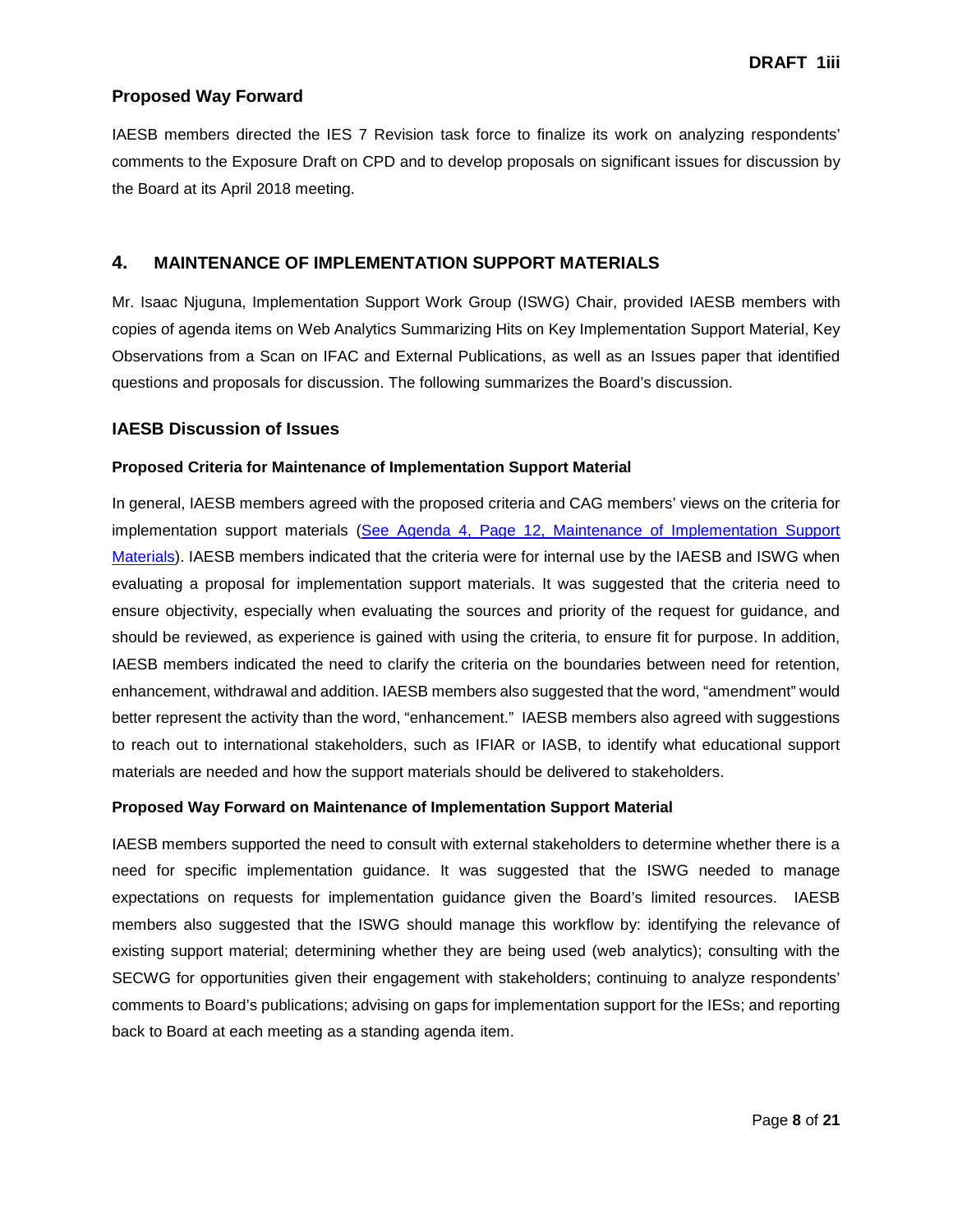### **Proposed Way Forward**

The IAESB directed the ISWG Force to continue its work on clarifying an operating framework and drafting guidelines for developing Implementation Support Materials, and to prepare an Issues paper on its progress for discussion by the Board at its April 2018 meeting.

### **5. PUBLIC SECTOR ACCOUNTING, REPORTING, & ASSURANCE**

Ms. Rania Uwaydah-Mardini, Public Sector Accounting, Reporting, and Assurance Task Force Chair, provided a copy of an Issues paper that identified questions on the project's purpose and scope for discussion. The following summarizes the Board's discussion.

### **IAESB Discussion of Issues**

### **Project Purpose**

In general, IAESB members supported the Task Force's proposed description of the project's purpose, but requested that a project proposal should be developed that:

- Clarifies which stakeholders groups should be included in the public sector area;
- Explains why the project is important to the IAESB;
- Indicates whether the expected outcomes of the project are to develop competence areas and learning outcomes for programs of professional accounting education for public sector accounting, reporting, and assurance; and
- Identifies who will be the target audience of proposed work.

#### **Stakeholder Groups**

IAESB members suggested that further work is needed to determine: if IESs are "fit for purpose"; whether the current competence areas and learning outcomes should be enhanced; and what might be gaps in skilsl or competencies. In addition, IAESB members suggested that public sector groups needed to include nongovernmental organizations, including developed and developing government agencies, associations of government accountants and public finance management, as well as public enterprises. Several members indicated that further work was needed to clarify differences between the public sector and private sector work environments. It was also suggested that further project scoping was needed to determine whether changes should be addressed through changes to core competence areas and learning outcomes of the extant IESs or addressed through a specialist pathway.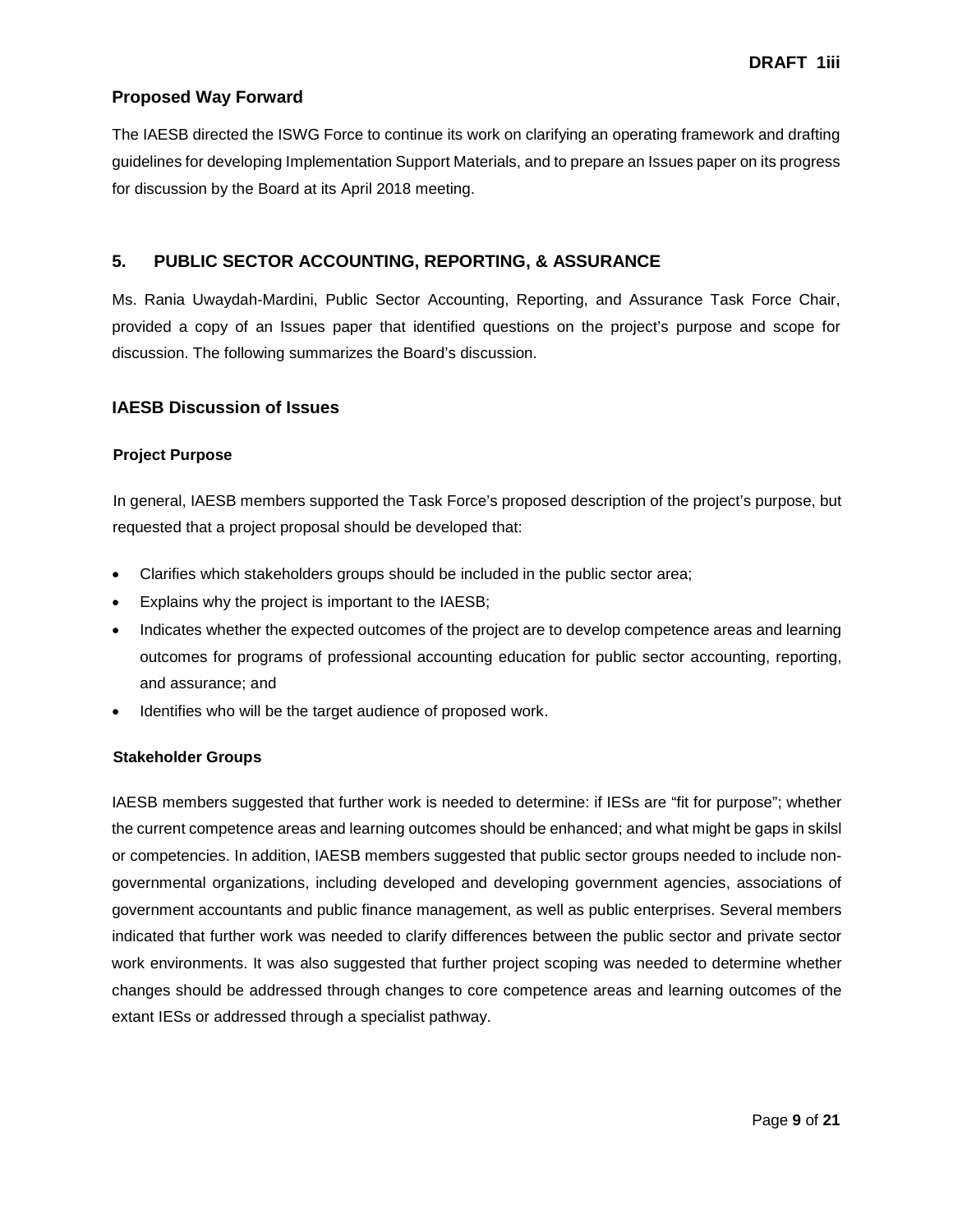### **Proposed Way Forward**

The IAESB directed the Public Sector task force to continue its work on scoping the project by analyzing competence frameworks, reviewing education curricula and consulting with targeted stakeholders groups, including the International Public Sector Accounting Standards Board. In addition, the Board directed the task force to consult with the IAESB CAG and to prepare an Issues paper on its findings for discussion at its April 2018 meeting.

### **6. INFORMATION & COMMUNICATIONS TECHNOLOGY**

Ms. Anne-Marie Vitale, Information and Communications Technology Task Force Chair, provided IAESB members with copies of agenda items on ICT Literature Review, IAESB ICT Survey Report, as well as provided a copy of an Issues paper that identified questions on the project's direction for discussion. The following summarizes the Board's discussion.

#### **IAESB Discussion of Issues**

#### **Project Scope and 5 Areas of Focus**

In general, IAESB members supported the proposed objectives of the ICT project, but several members indicated that it was not clear what the scope of the project is, what the outcomes of the project are, and what are the project's next steps. It was suggested that further investigation was needed to develop an inventory of skills and sources to consider might include the AACSB's standard on Information Technology and the updated IMA Competency Framework. IAESB members also suggested that the 5 focus areas need to be considered in terms of the education environment, especially how they will be understood by education providers, and what their impact will be on accounting education curriculum, IPD, and CPD. IAESB members suggested that outreach activities should be coordinated to evaluate the IES's "fit for purpose" and identify what the Board can be done to assist in understanding the impact of skills development in the area of ICT.

#### **Learning Outcomes and Proficiency Levels**

In general, IAESB members supported the CAG's view that it was too early to determine whether the five focus areas were examples of competence areas in ICT or how they might be used. Some IAESB members suggested that possible disaggregation of learning outcomes might be perceived as placing too much focus on ICT competence areas and learning outcomes as compared to other existing competence areas. Some IAESB members indicated that disaggregating the learning outcomes challenged the proficiency level of intermediate for the IT competence areas and there might be a need to increase the IT Competence area from an intermediate to advanced proficiency level. It was also suggested that certain learning outcomes for ICT competence areas might already exist in other competence areas. IAESB members agreed that further investigation into the proficiency levels was needed, but that requirements of ICT competence areas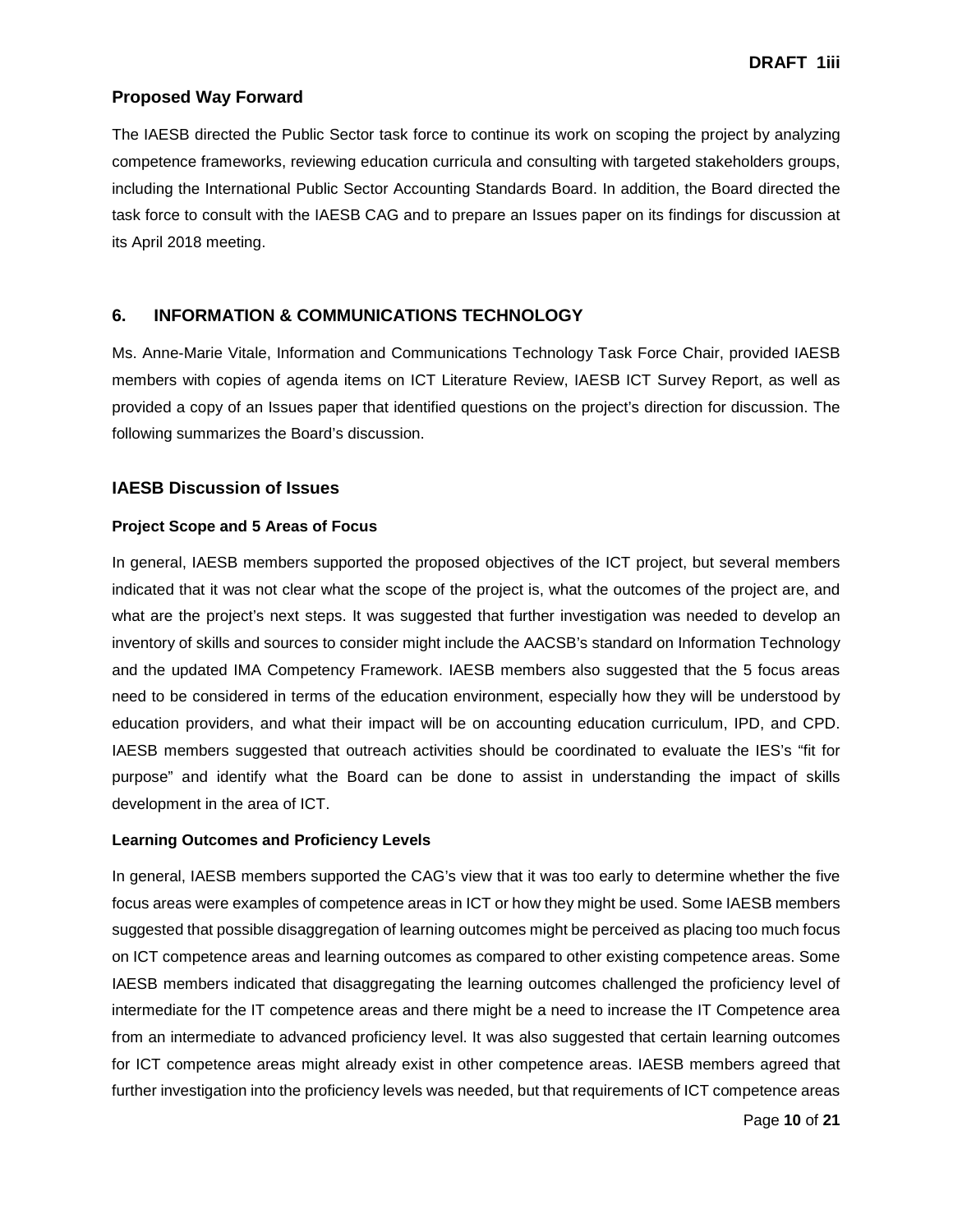and learning outcomes should address market needs for professional competence and incorporate an appropriate level of future-proofing. Several members reminded that the IESs should remain principlesbased and that guidance might be used to enhance the development of skills and competencies in the area of ICT.

#### **Information Gathering Activities**

In introducing the information gathering activities, a short overview of the ICT literature review was presented that included 4 four thought leadership articles that are being planned: the digital age and opportunities for the accountant; issues for the accounting profession; education and ICT development; as well as developing countries and ICT skills development. It was suggested that other topics of interest included how ICT will affect the roles of professional accountants and how ICT has an impact on internal controls and business risk. In addition, an overview was provided on findings obtained from surveys of targeted IFAC member bodies, general respondents, and participants of the Strengthening Auditing and Reporting in the Countries of the Eastern Partnership (STAREP) program of the World Bank Centre for Financial Reporting Reform.

IAESB members agreed with the proposal to publish the 4 thought leadership articles. IAESB members also indicated that the literature review and survey findings were valuable and informed the Board's discussion on the five focus areas and potential standards development activities. The information gathered was also seen as valuable if shared with survey participants and used to inform other ongoing IAESB projects, such as improving the application of professional skepticism and behavioral competence. IAESB members indicated that information on ICT should also be gathered from the public sector and from Educators on how ICT can be used to improve teaching. IAESB members supported further targeted outreach on ICT and encouraged the task force to reach out to those who responded to the initial surveys with the report of survey findings as a way of expressing appreciation to respondents for their efforts.

#### **Project Milestones and Proposed Timeline**

IAESB members agreed with the project milestones, but suggested that the proposed timeline was very aggressive. Several members suggested that there might be an overlap from findings coming from a postimplementation date review of the IESs and the task force's work in reviewing ICT competence areas and learning outcomes. It was also suggested to consider how ICT changes would affect various levels of organizational structure and adopt a continuous improvement approach for skills development in ICT.

### **Proposed Way Forward**

The IAESB directed the ICT task force to consider the feedback received from CAG and Board members in its preparation of thought leadership articles on the 4 proposed ICT areas. The Board also requested the task force to continue its in-depth and targeted consultations with stakeholders and to provide an update of its findings for discussion by the Board at its April 2018 meeting.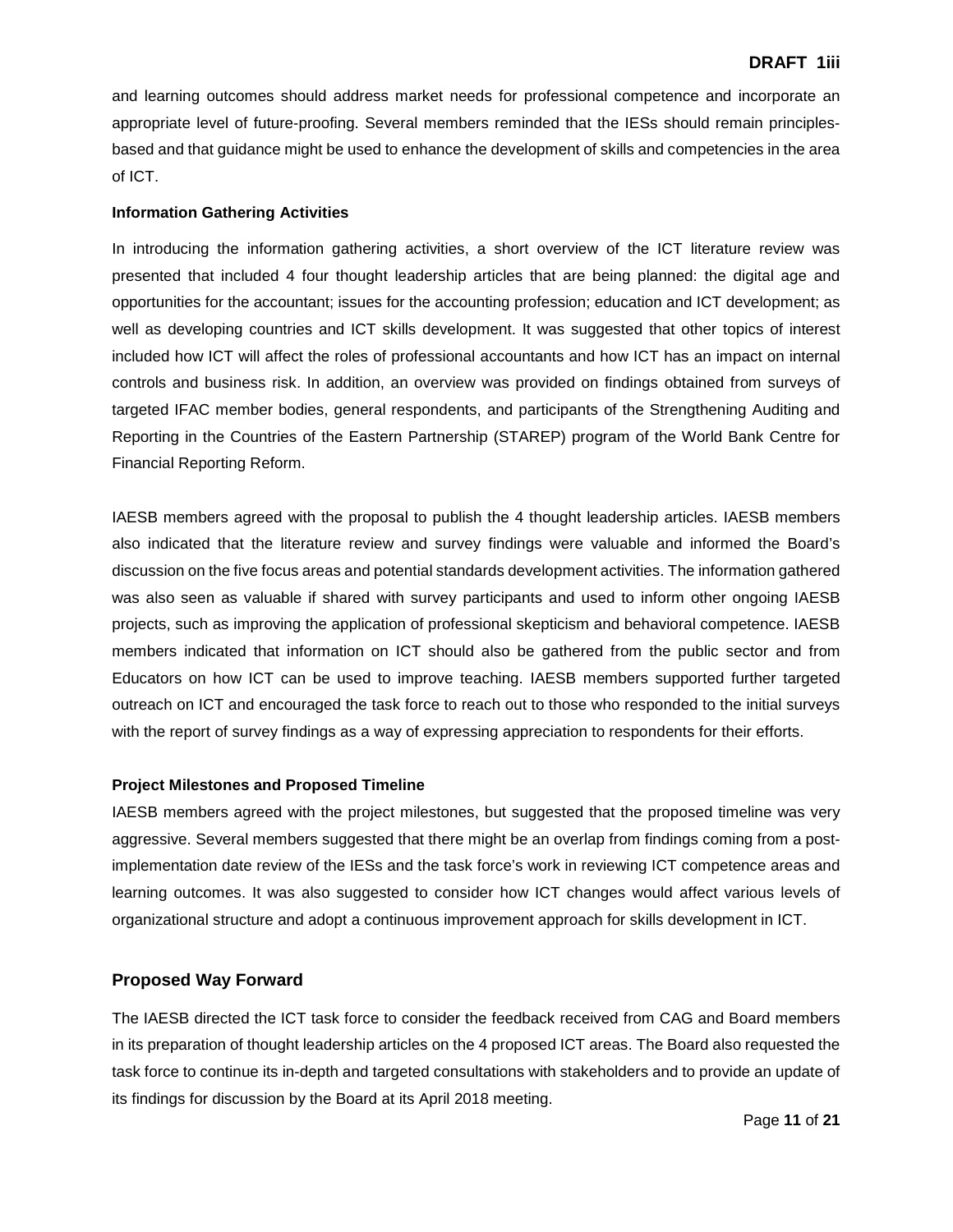### **7. PROFESSIONAL SKEPTICISM**

Mr. David Simko, Professional Skepticism Task Force Chair, provided IAESB members with copies of the Report of Professional Skepticism Literature and the Professional Skepticism Survey, as well as an Issues paper that identified questions and proposals for discussion on the project's next steps. In opening the session, Dr. Sridhar Ramamoorti and Dr. Audrey Gramling presented a short report on their review of literature relating to Professional Skepticism, which covered: other disciplines on skepticism; AI and analytics innovation; overcoming bias; inherited traits; and explicating risk. The following summarizes the discussion of IAESB members.

### **Discussion of Issues**

### **Timing and Analysis of Competence Areas and Learning Outcomes**

Any further work on completing an analysis of the Professional Skepticism competencies, skills, and behaviors should be considered in terms of the findings resulting from further consultation of users, preparers, and professional accountants in business. It was also suggested that any proposed changes to competence areas and learning outcomes should be considered in the context of findings resulting from a post implementation date review of the IESs. In addition, IAESB members generally agreed that any proposed changes to the IESs should be integrated as part of the next cycle of maintenance review.

#### **Development of Thought Leadership and Personal Perspectives Articles**

IAESB members expressed mixed views on publishing the report on professional skepticism literature. Some members suggested that the development of thought leadership and personal perspectives articles would improve the report's readability and impact. Other members preferred that the report on professional skepticism literature be developed into a literature review and published in its entirety. Following a full discussion on the merits of developing thought leadership articles, IAESB members supported the task force's proposal for developing the following thought leadership articles from the report on professional skepticism literature. IAESB members agreed that the priority of a thought leadership article on the impact of innovation and automation on the application of professional skepticism should be increased so as to be worked on sooner rather than later.

## **Identification of Good Practices and Development of a Survey on Support Materials the Application of Professional Skepticism**

IAESB members indicated that the proposal for a survey of Universities should not be under-estimated as to the significant amount of coordination and work involved in obtaining this type of information. IAESB members suggested that the scope of the proposal should be reviewed with the aim of making it more manageable. It was also suggested that the focus of gathering good practices should take a non-auditor perspective. Some IAESB members indicated that gathering good practices on the measurement of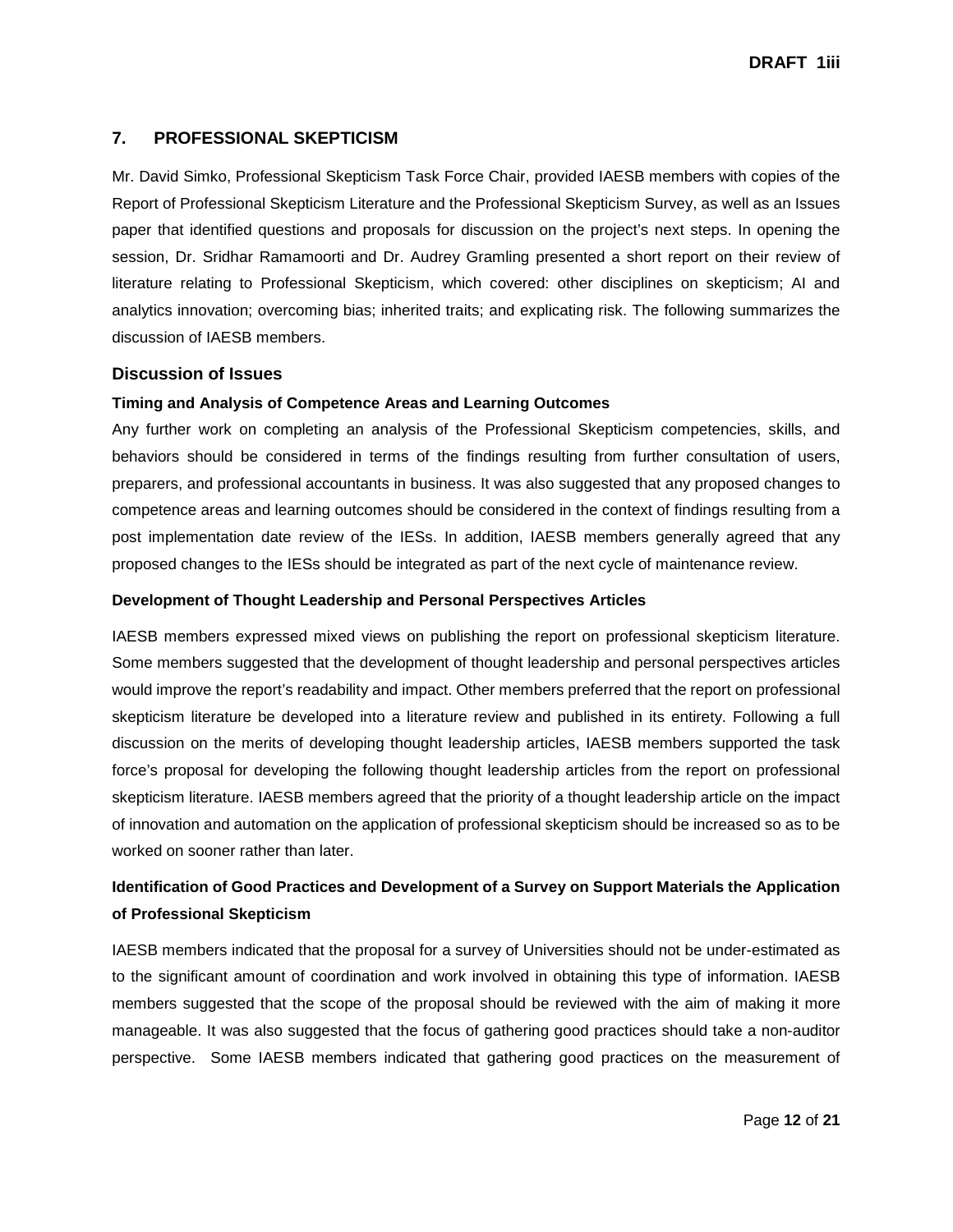learning outcomes aimed at developing the application of professional skepticism would be valuable information for professional accountancy organizations.

#### **Other Issues**

IAESB members thanked Dr. Ramamoorti and Dr. Gramling for their work on reviewing the literature on professional skepticism, indicating that their findings would inform the Board's discussions on setting the scope of the project and considering how to leverage the findings of the literature review. Several IAESB members supported the idea of introducing a predictive model on professional skepticism, but requested more explanation on its implications and how it would work in practice. Other IAESB members were pleased to see that the application of professional skepticism was being discussed in terms of its ethical aspects. In particular, they indicated that it was helpful to recognize the need for moral courage and ethical sensitivity when making decisions.

IAESB members indicated that caution was needed in interpreting the findings of the surveys given the small number of respondents in each category and whether the survey questions would be properly understood without sight of the literature review. It was suggested that a deeper dive into some of the findings was needed and could be supplemented by examining the inspection findings of IFIAR and PCAOB, as well as investigating these issues from the perspective of preparers of financial information. IAESB members also suggested that more work was needed in validating the factors that impact professional skepticism and in differentiating between skepticism and professional skepticism.

### **Proposed Way Forward**

The IAESB directed the Professional Skepticism task force to develop thought leadership articles from the report on professional skepticism literature. The IAESB requested the Professional Skepticism task force to continue its in-depth and targeted consultations with stakeholders and to provide an update of its findings for discussion by the Board at its April 2018 meeting.

### **8. PROFESSIONAL SKEPTICISM – BEHAVIORAL COMPETENCE**

Mr. Bernard Agulhas, Behavioral Competence Task Force Chair, provided IAESB members an Issues paper that updated on the task force's work and included questions for discussion on the project scope, categorization of competencies, and proposed skills and factors. The following summarizes the IAESB members' discussion.

### **Discussion of Issues**

#### **Project Scope**

IAESB members indicated that more work was needed to inform the Board on what is behavioral competence and its implications. Board members noted the importance of behavioral competence in the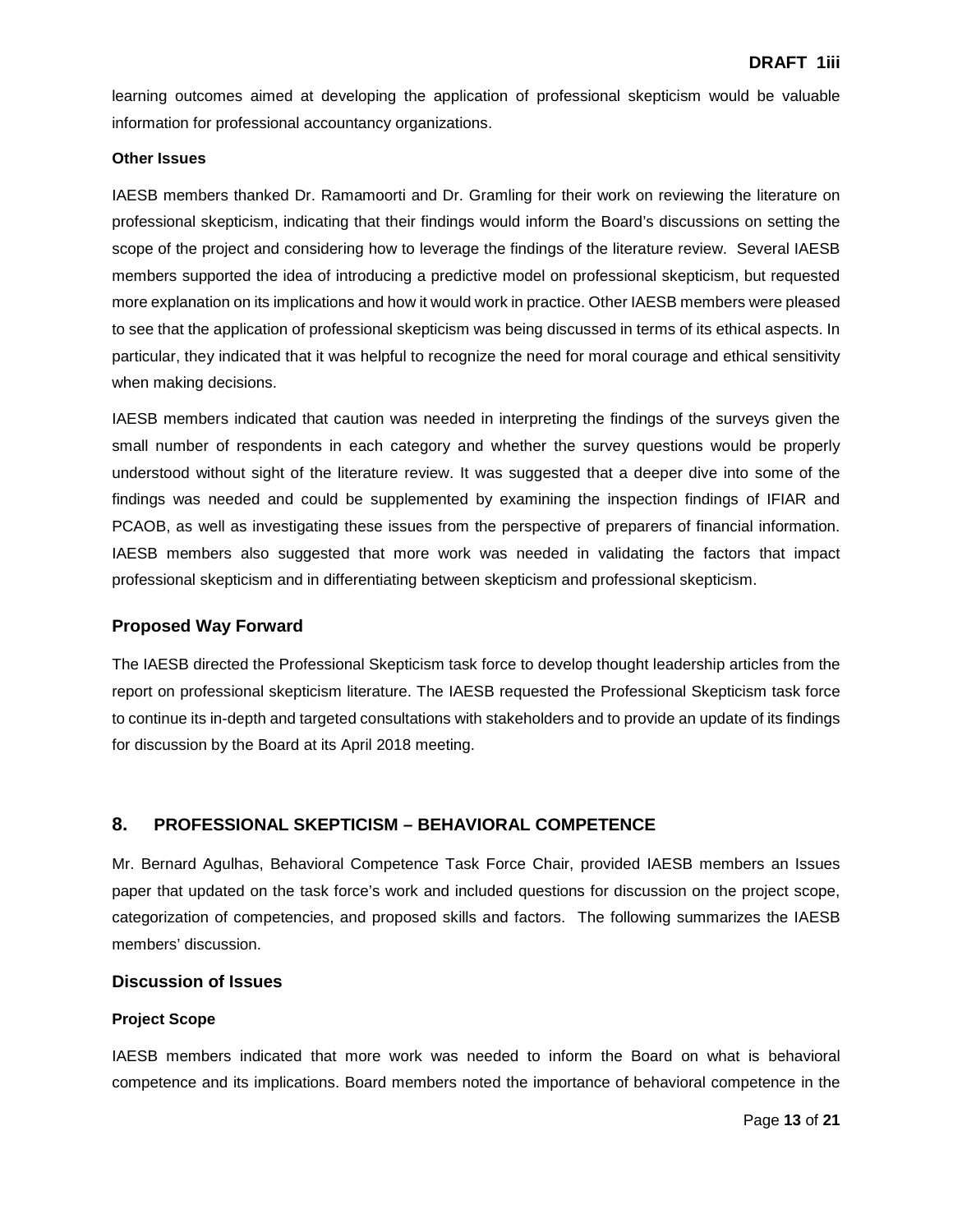ICT project as one of the 5 focus areas and in the report on professional skepticism literature which identifies psychology literature that focuses on the primacy of soft skills and behavioral competence, such as situational awareness, emotional and social intelligence. IAESB members suggested that more work to clarify the concept would assist in identifying the scope of a proposed project in this area.

Several IAESB members suggested that behavioral competence might be the latest "buzz word" and appears to be used as an umbrella term that captures many of the competence areas and learning outcomes covered in IES 3, *Initial Professional Development - Professional Skills* and IES 4, *Initial Professional Development - Professional Values, Ethics, and Attitudes*. It was suggested that more work should be done to identify cross-cutting skills across competence areas, as well as any gaps in skills and competencies that might exist between the IESs and academic literature, including behavioral competency frameworks. In addition, IAESB members indicated that it would also be helpful to identify the rationale for progressing a project on behavioral competence and how it would add value to professional accountancy education.

### **Proposed Way Forward**

The IAESB directed the Behavioral Competence task force to continue its work to inform the Board on what behavioral competence is and whether there are any gaps in skills and competences in the IESs by preparing an Issues paper for discussion by the Board at its April 2018 meeting.

### **9. IAESB SHAKEHOLDER ENGAGEMENT AND COMMUNICATIONS**

Mr. Greg Owens, Chair of the Stakeholder Engagement and Communication Work Group, provided IAESB members with an Issues paper that updated on progress of work and requested input on the ambassador's role, proposed pilot, and rollout of ambassador program. The following summarizes the IAESB members' discussion.

#### **Discussion of Issues**

#### **Update on SECWG Activities**

IAESB members congratulated the work group members on the progress that they have made with the Perspectives articles, eNews series, and IAESB videos which bring greater awareness to IAESB activities and projects. It was suggested that greater effort is needed in the area of coordinating with other SSBs so as to improve awareness of activities and products on topics of mutual interest. IAESB members also questioned why the Board is not pursuing the use of social media tools such as twitter to bring awareness of its activities and products.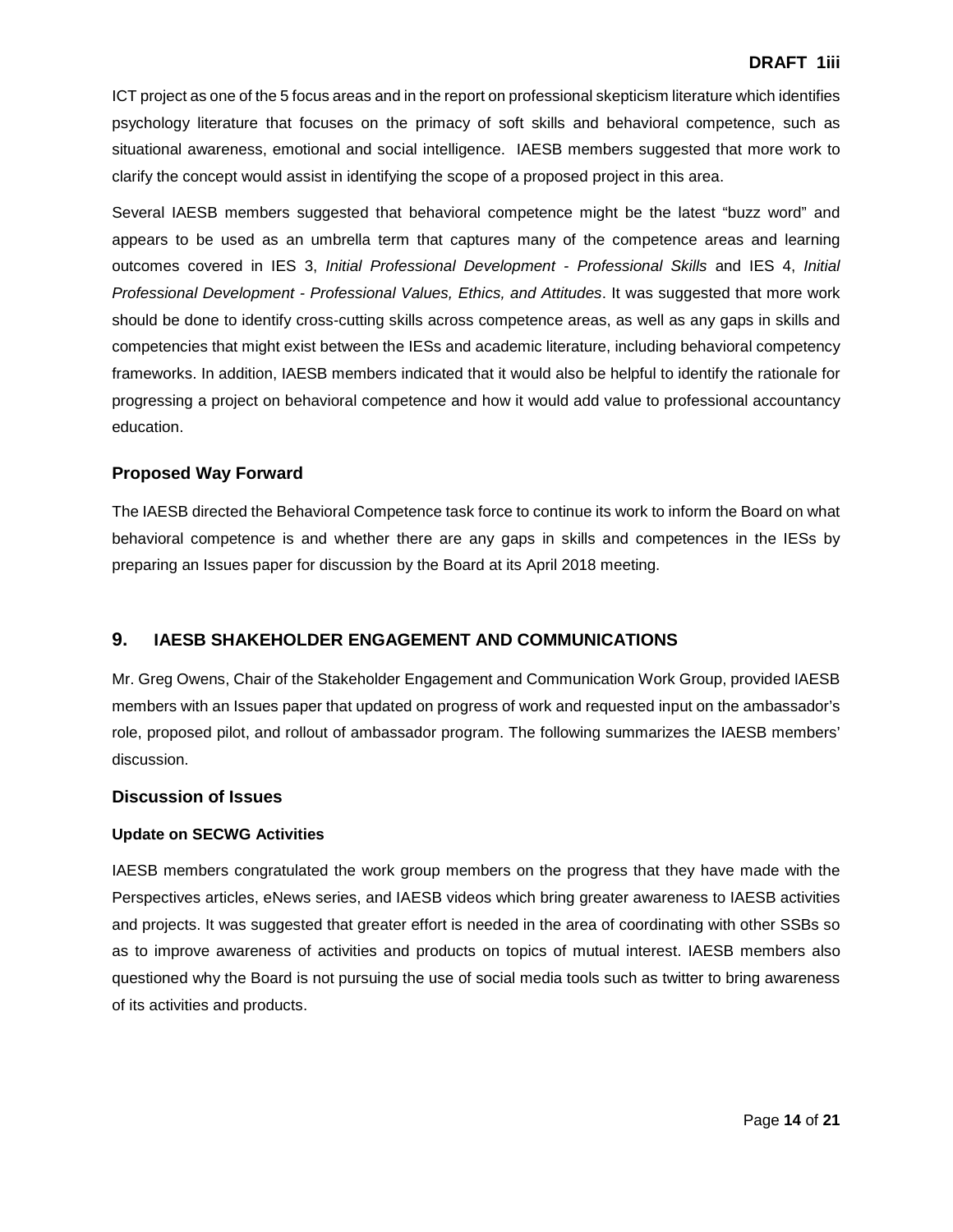#### **Ambassador Toolkit and Role**

IAESB members supported the proposed direction in development of the Ambassador's Toolkit. IAESB members, however, expressed mixed views on changing the title of "ambassador" to "champion". More members supported the use of the title, "ambassador." Some members indicated that the ambassador role needed to be well supported by Board members so as to deliver the right messaging about the Board. IAESB members supported the use of a pilot in rolling out the Ambassador's program, but suggested that the work group should be selective as to the choice of a geographical jurisdiction so to obtain feedback that can be used to improve the program. Finally, IAESB members indicated that the work group should identify what success will look like, how to measure its success, and to identify how we reach out to new stakeholders.

#### **Proposed Way Forward**

The IAESB directed the SECWG to continue working on its proposed engagement and communications activities, including the Standards Development webcast, Personal Perspectives articles, ambassador toolkit, and outreach activities for April's meeting in Nairobi, Kenya, and prepare an Issues paper that updates the Board on the work group's progress at its April 2018 meeting.

### **OTHER MATTERS OF INTEREST**

#### **10. IAESB AND OTHER IFAC DASHBOARD REPORTS**

The IAESB received and noted the Dashboard reports on the activities of the IFAC Boards. Mr. James Gunn, Managing Director of Professional Standards, reported that the IESBA will consider the final drafts of the texts of Phases 1 and 2 of the restructured Code, with a view to approval the IESBA at its December 2017 meeting. IAESB members were asked to forward a list of their speaking engagements to IAESB staff.

### **11. DRAFTING WORKING GROUP- PROGRESS REPORT**

Mr. Gareth Wellings, Chair of Drafting Working Group (DWG), welcomed Dr. Bruce Behn as a new member of the Drafting Work Group (DWG) indicating that the work group has now a full complement of members. Mr. Wellings reported that since the last meeting DWG members have provided drafting advice to finalize both the IES 7 Exposure Draft on C*ontinuing Professional Development* and the two recently released Perspectives articles, *Making Sense of Accounting Education in a World of Change: An Accounting Firm Viewpoint* and *New Generations in the Workplace: Educational Innovation Challenges*. He also reported that the DWG is working with ISWG to develop drafting guidelines for developing new Implementation Support Materials, as well as developing a consultation paper on the Target Audience of the IESs for discussion and approval by the Board. Finally, Mr. Wellings indicated that the DWG looks forward to working with the IES 7 Task Force to finalize the revised IES 7, as well as with the ICT and the Professional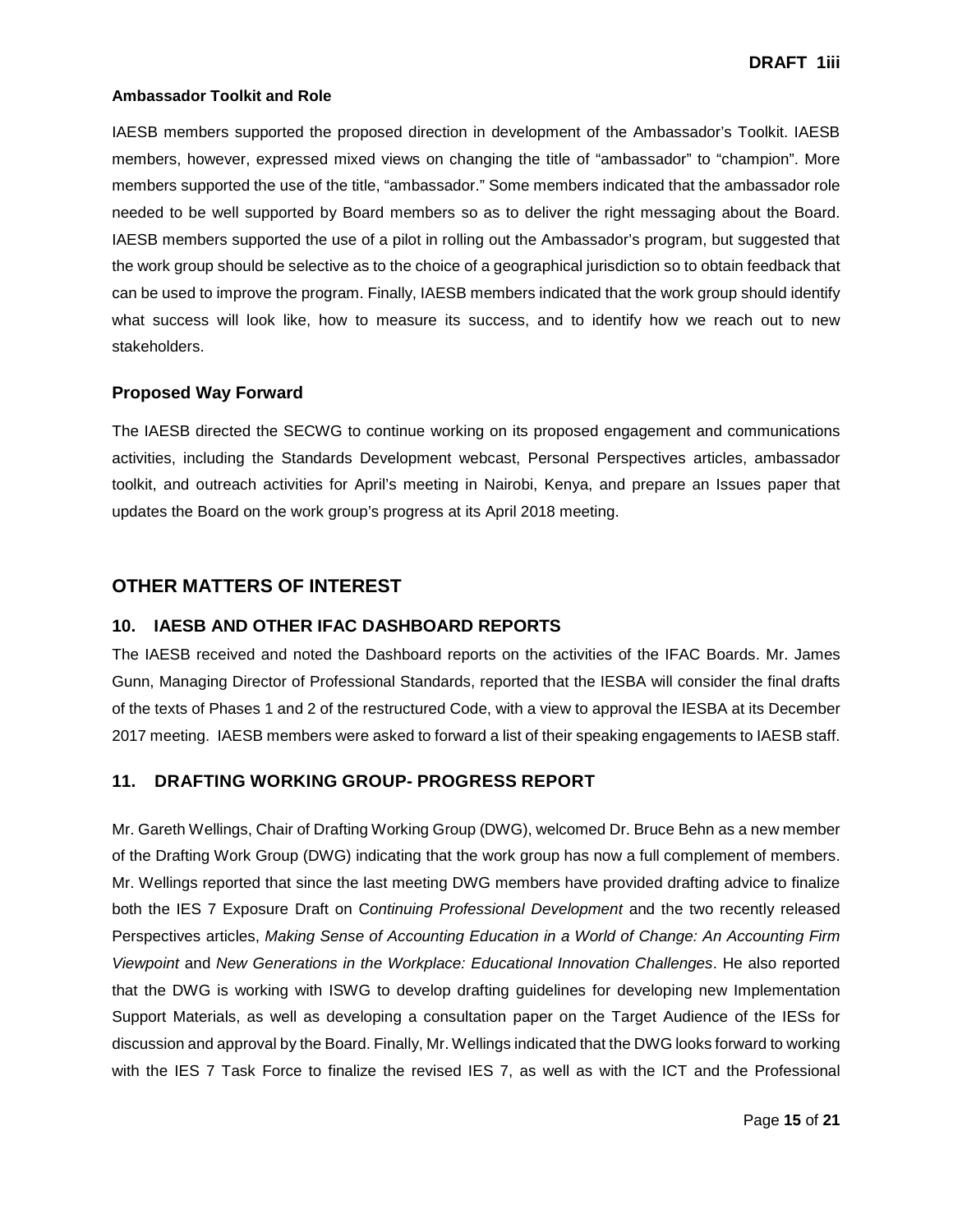Skepticism task forces to finalize their planned thought leadership articles coming from their respective literature reviews.

### **12. ENVIRONMENTAL SCAN AND EMERGING EDUCATION ISSUES**

The IAESB received presentations from Dr. Bruce Behn and Mr. Steve Matzke on emerging educational issues resulting from the Pathways Commission work.

#### *Do We Want to be More Like a Vocation or More Like a Learned Profession?*

In his presentation, Dr. Behn examined what is a learned profession, examples of learned professions, and why a learned profession is important. He also explored some of the implications of being recognized as learned profession, including the importance of obtaining external research funding for research, as well as the movement of faculty and the allocation of internal resources to areas that can generate externally funded research. Dr. Behn also noted the importance of considering impact for funding of research and identified several factors that can obtain greater accounting research impact.

Several IAESB members suggested that improving the relevance of accountancy research should also consider the following: utility of the research; speed to market; accessibility; and ensuring that intended messages are properly decoded to be understood. It was suggested that academe provide incentives to support practitioners publish in practice journals. IAESB members agreed that solutions to research questions should emphasize integration of research, teaching, and practice so as to be relevant to the profession. Several IAESB members suggested that consideration should also be given to the following: composition of the peer review teams; reaching out to practitioners and member bodies to assist in identifying problems; asking the right research questions so as to recognize the context in which the info is needed and how it will be consumed by users; and the exposure of academics to professional experience.

#### *Implications of the Pathway Commission's Report on the AICPA*

Mr. Steve Matzke presented an update on ongoing work resulting from the Pathways Commission's report. He indicated that an important pillar of the Pathway Commission's vision project was to explore how to bring more people into the profession given that it plays a critical role in supporting a prosperous society. Mr. Matzke reported on the following aspects of the project:

- Accounting education competency model. The model is still evolving and has informed the AICPA's initiative to revise its competency model for qualification.
- Bringing practice experience into the classroom. More recruitment initiatives are emphasizing PhDs with 3 years of practical experience.
- Current and emerging technologies initiative. More emphasis is being placed on sharing capabilities between practitioner and educator and among educators.
- Creating interest in accountancy profession. High School initiatives include development of advanced placement course or an honors course in accounting, and exam, but more work is needed to get acceptance of credits by universities.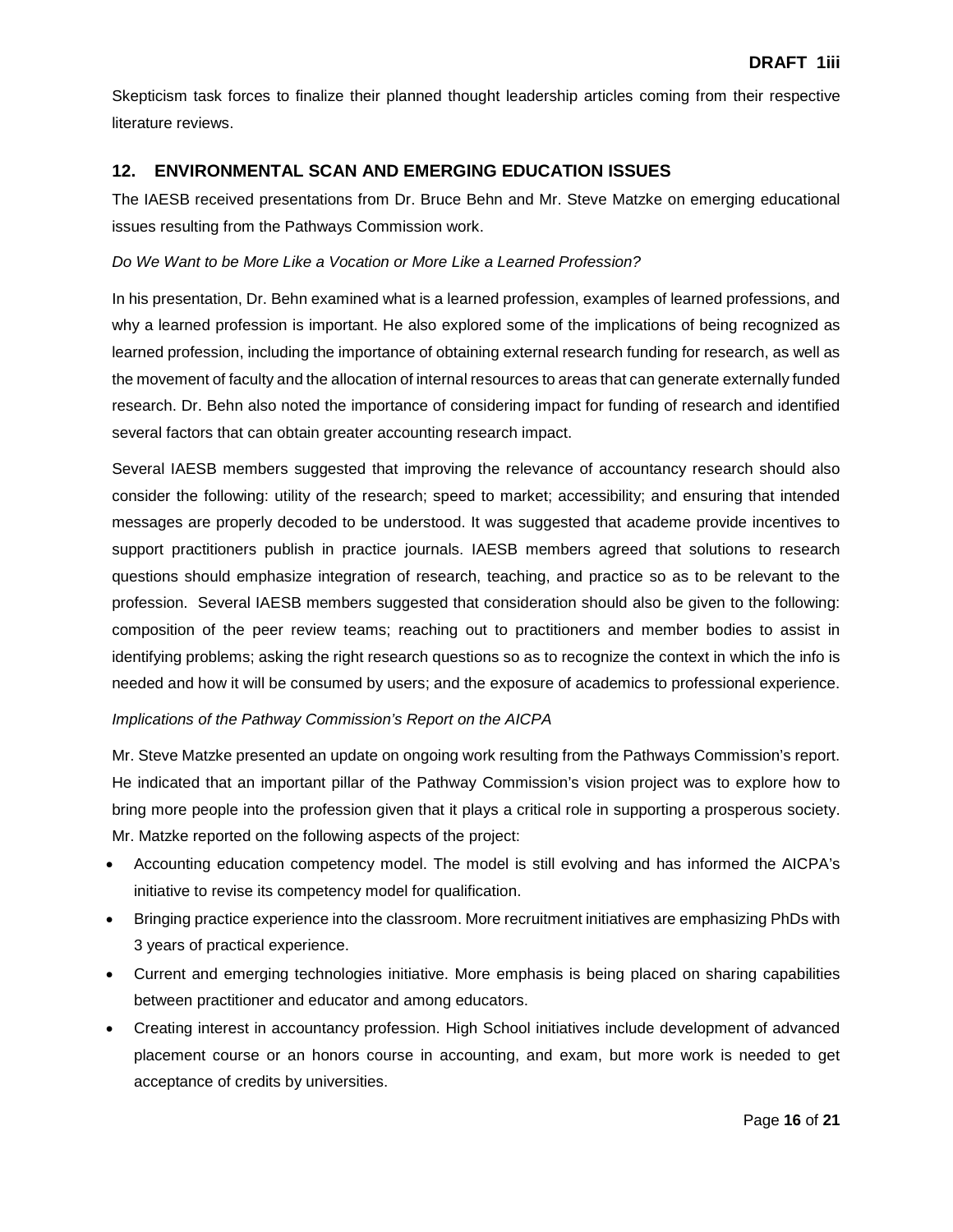• Increasing diversity in the profession. More work is needed in coordinating and communicating to increase diversity in the accounting profession.

Mr. Matzke concluded by indicating that members of state CPA societies are involved in supporting these initiatives through their connections with the academic community, as is AICPA staff who are engaged with the AAA in progressing these initiatives.

Several IAESB members indicated that more effort is needed to overcome the challenges in bringing practitioners into an academic environment. It was suggested that some work is being done in this area and pointed to Universities that form "clusters of experts" to bring together faculty members and practitioners to solve IT problems. Other members suggested that accounting journals need to reposition themselves by encouraging publication of interdisciplinary research and include appropriate research incentives.

In addition, the IAESB heard presentations from Mr. Mark Allison who updated on work being done by Global Accounting Alliance Education Directors' Group and from Mr. José Besil Bardawil (C.P.C.) who provided an overview of the Instituto Mexicano de Contadores Públicos (IMCP).

### *Global Accounting Alliance Education Directors' Group*

Mr. Mark Allison, Chair of the Global Accounting Alliance Education Directors' Group, provided an overview of the composition, objectives, and approach of the Education Directors' Group. He explained how the IESs are used by the GAA reciprocity group to establish a framework for mutual recognition between professional accounting bodies. In addition, Mr. Allison indicated that on November 10, the CEOs will be signing new 5 year Reciprocal Membership Agreements. Finally, Mr. Allison highlighted some of the technical projects being undertaken by the GAA Education Directors' Group, including: Monitoring Group review; interaction with the IAESB work program on the revision of IES 7 and professional skepticism project; future of the profession; electronics assessment; technology skills including data analytics and cyber security; and sharing of competency framework research.

### *The Instituto Mexicano de Contadores Públicos (IMCP)*

Mr. José Besil Bardawil (C.P.C.), IMCP President, provided an overview of the Institute. He indicated that the IMCP is a federation composed of 60 professional associations that bring together approximately 25,000 Contador Publico Certificado (CPCs) from around the country. The Governing Board delegates its executive powers to the National Executive Committee composed of the President, the General Vice President, ten Vice Presidents of Operations, five Regional Vice Presidents, the Secretary, the Treasurer and the Prosecutor. The IMCP has a large range of legal responsibilities that includes regulation of the accountancy profession, standard setting, and the promotion of the accountancy profession. Membership in the IMCP is voluntary and consists of certified and non-certified members. In 1999, the IMCP introduced voluntary certification of CPCs. Since 1998 the Institute has delivered a program of continuing professional education that serves as a pillar for the professional certification of public accountants. In 2005 the IMCP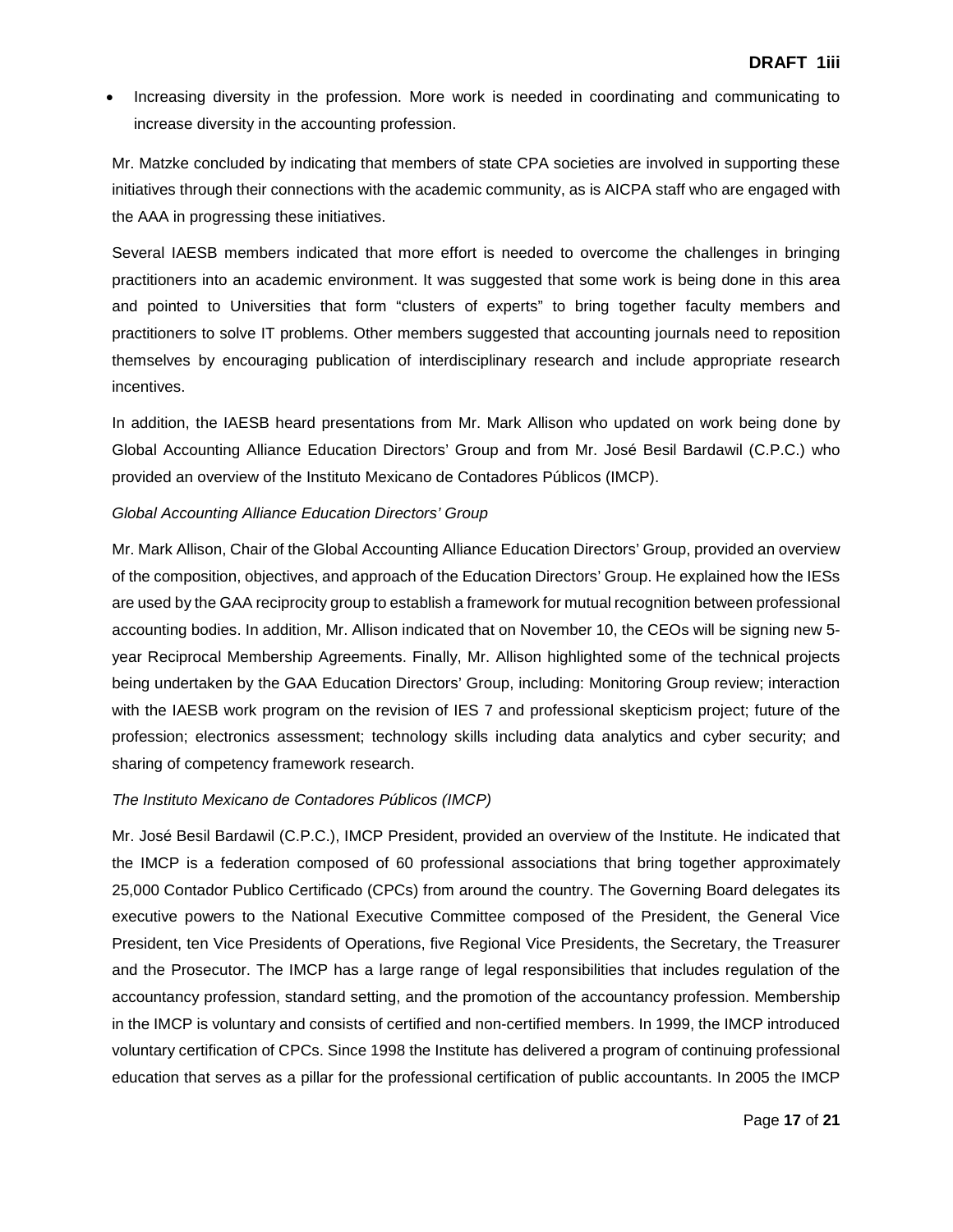became the first institution in Mexico to receive the certificate of suitability to act as certifying entity on behalf of the Ministry of Public Education. Only IMCP-certified CPCs can perform audits of public interest companies registered with the National Banking and Securities Commission and the National Insurance and Surety Commission. The IMCP is a member of the Inter-American Association of Accountants, the Group of Latin-American Accounting Standard Setters and adheres to international standards such as IFRSs, ISAs, and IESs.

## **FUTURE MEETINGS & OTHER BUSINESS**

### **13-1. FUTURE MEETINGS**

The IAESB Chairman reminded members that their next formal meeting would be held in Nairobi, Kenya on April 18 to 20, 2018. The CAG and Board are also scheduled to meet in 2018 as follows:

CAG meetings:

- April 16 and 17, 2018 in Nairobi, Kenya;
- September 13 and 14, 2018 in New York, USA.

#### IAESB meetings:

- July 11 and 12, 2018 in New York, USA;
- October 24-26, 2018 in New York, USA.

### **13-2. STANDARDS-SETTING BOARDS COORDINATION**

Mr. Gunn reported that the IAASB and IESBA held a joint session on September 20, 2017. The session covered areas requiring or potentially requiring coordination, and a proposed approach to coordination, which they broadly supported subject to refinements. The boards agreed to form a joint working group to address the objectivity of engagement quality control reviewer. They also discussed how best to achieve alignment of their future strategies and work plans while respecting their independence, including how to align their strategy periods. Ms. Vitale attended the joint session on behalf of the IAESB and reported that an invitation by both the IAASB and IESBA was extended to the IAESB to participate in these discussions. She indicated that there were several potential areas where the IAESB could engage, including the effects of technology disruption, ethical dissemination of data and information, as well as professional skepticism. Ms. Vitale also mentioned that the ICT task force will be evaluating IAASB and IESBA standards to determine the underlying ICT skills and competencies which will require their assistance.

### **14. PIOB REPRESENTATIVE'S REPORT**

In her closing comments, Dr. Aileen Pierce, PIOB representative, congratulated IAESB members on another very stimulating meeting, with many big challenges acknowledged and addressed, including touching on the fundamental question of the role of the IAESB in driving higher standards of professional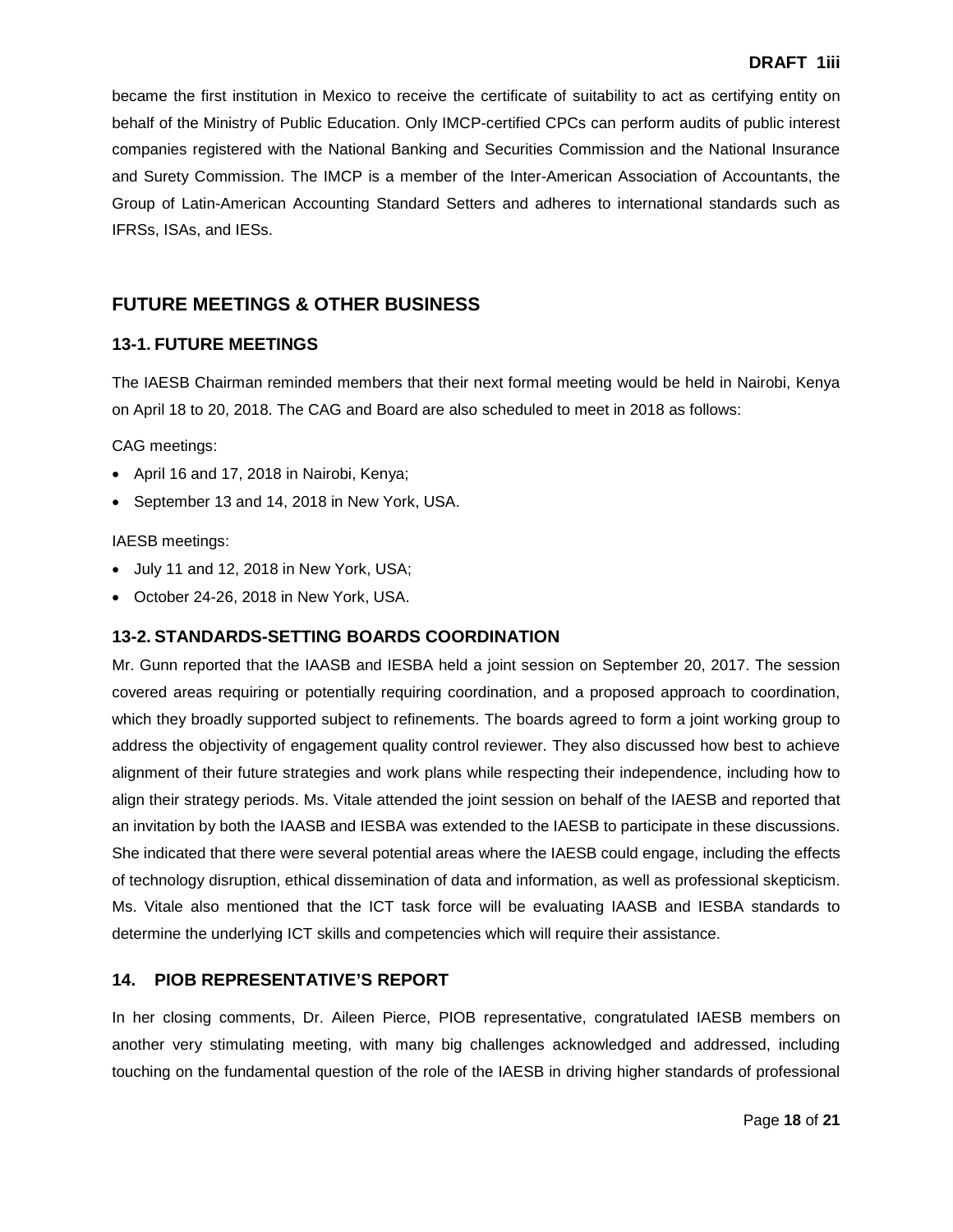accounting education. The tension between enforceability and best practice/influencing was never far beneath the surface.

Dr. Pierce indicated that there were great discussions at this meeting and they pose big challenges in converting the rich insights from the literature reviews and comprehensive discussions into, as it were, 'branded' output. She also indicated that there is a big challenge in Bruce Behn's presentation to this Board and how IAESB can promote or 'push' the 'learned profession' target.

Dr. Pierce stated that there is a challenge in getting the balance right between requirements and encouragement, acknowledging that there are 'pros' and cons' attaching to both approaches. She also stated that opportunities exist for the IAESB to show leadership in at least three of the key areas discussed at this meeting: target audience; greater detail/granularity in requirements; and driving the global accountancy profession to higher standards by specifying higher competence levels in the education standards.

Dr. Pierce expressed her warm appreciation to Dr. Blanca Tapia, Dr. Sylvia Meljem, Dr. José Echenique and their colleagues, and the IMPC, for the warm welcomes, the excellent hospitality, and the enormous effort they devoted to CAG and IAESB members and to me while we were in Mexico City. She also expressed her gratitude to Keith Bowman for his exemplary leadership of the IAESB CAG for the previous three years, for his tireless promotion of the public interest, and his many insightful and appropriately challenging interventions at both CAG and Board over that period.

Dr. Pierce thanked David McPeak and Sonia Tavares for their assistance and support, before and during the meetings.

Mr. Austin thanked Dr. Pierce for her comments and her contributions to the IAESB's deliberations.

### **15. TERMINATION OF MEETING**

#### **Meeting Achievements**

Mr. Austin also thanked everyone for their contributions to the meeting. He indicated that excellent progress had been made in responding to the outcomes identified at the beginning of the meeting. He summarized the achievements of the meeting as follows, the Board:

- Agreed the ICT project proposal for developing thought leadership articles and gap analysis, including project timeline and milestones;
- Agreed a way forward for developing thought leadership articles from report on professional skepticism literature, including project's timeline;
- Endorsed next steps for finalizing the revision of IES 7, including a final analysis of respondents' comments and drafting proposals to revise the standard;
- Endorsed further work to investigate whether competence and skill gaps exist in the IESs for the area of public sector accounting, reporting, and assurance;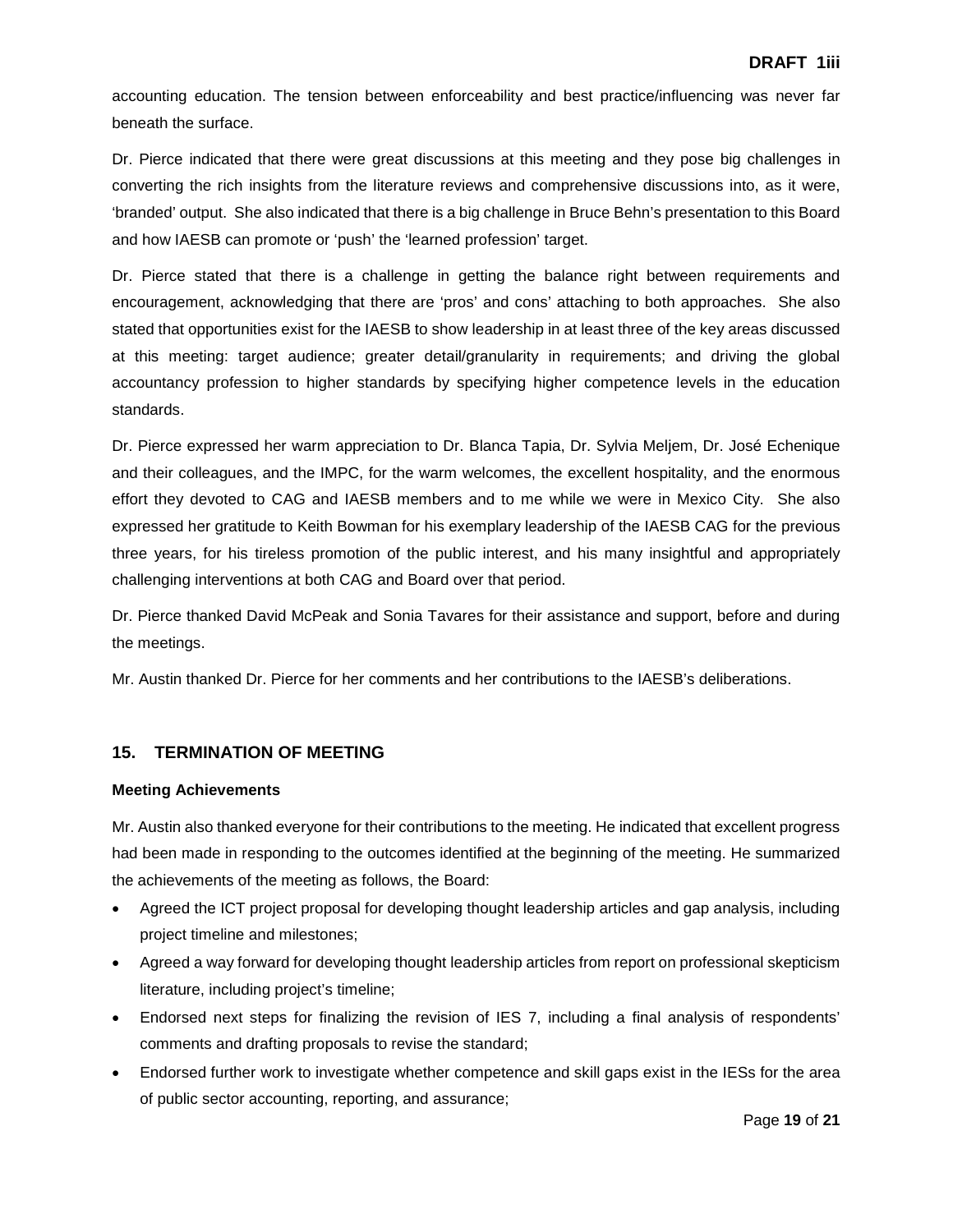- Endorsed the SECWG's piloting of the Ambassador's program;
- Endorsed next steps of the ISWG to clarify its operating framework for maintaining implementation support materials;
- Endorsed next steps in developing a consultation paper on the target audience of the IESs;
- Endorsed next steps in clarifying what skills and factors affect behavioral competence; and
- Was informed by presentations on (i) Mexican accountancy profession through the accountancy education forum; (ii) Dr. Behn's presentation on *Do We Want to be More Like a Vocation or More Like a Learned Profession?*; and (iii) an update on the work of GAA Education Directors by Mark Allison.

#### **Acknowledgments**

- Mr. Austin thanked Mr. Keith Bowman for his leadership and engagement with the Board in his role as IAESB CAG Chair over the last three years. In particular, Mr. Austin acknowledged his work on revitalizing the CAG membership, steering the initial work on revising IES 7, and initiating the preliminary thinking to support the Board's deliberations on the 2017-2021 Strategy.
- Mr. Austin thanked Dr. Jacqueline Birt, Dr. Sridhar Ramamoorti and Dr. Audrey Gramling for their work on developing literature reviews that informed the Board's deliberations on ICT and professional skepticism projects.
- Mr. Austin expressed his appreciation to Mr. Allison for providing an update on the work of GAA Education Directors.
- Finally, Mr. Austin thanked Mr. José Besil Bardawil (C.P.C.), IMCP President, for the Institute's hosting of the IAESB and IAESB CAG meetings. He expressed his appreciation to Dr. Blanca Tapia, Dr. Sylvia Meljem, Dr. José Echenique and the IMPC staff for their work in organizing this successful meeting, as well as for the excellent hospitality provided. Mr. Austin also thanked IFAC staff for their assistance in the preparations of the meeting.

Mr. Austin then wished all a safe journey home.

The meeting closed on Friday, (April 28th, 2017) at 12:20 hours.

Approved by Chairman: ………………………………………

Date: …………………………………………………………..